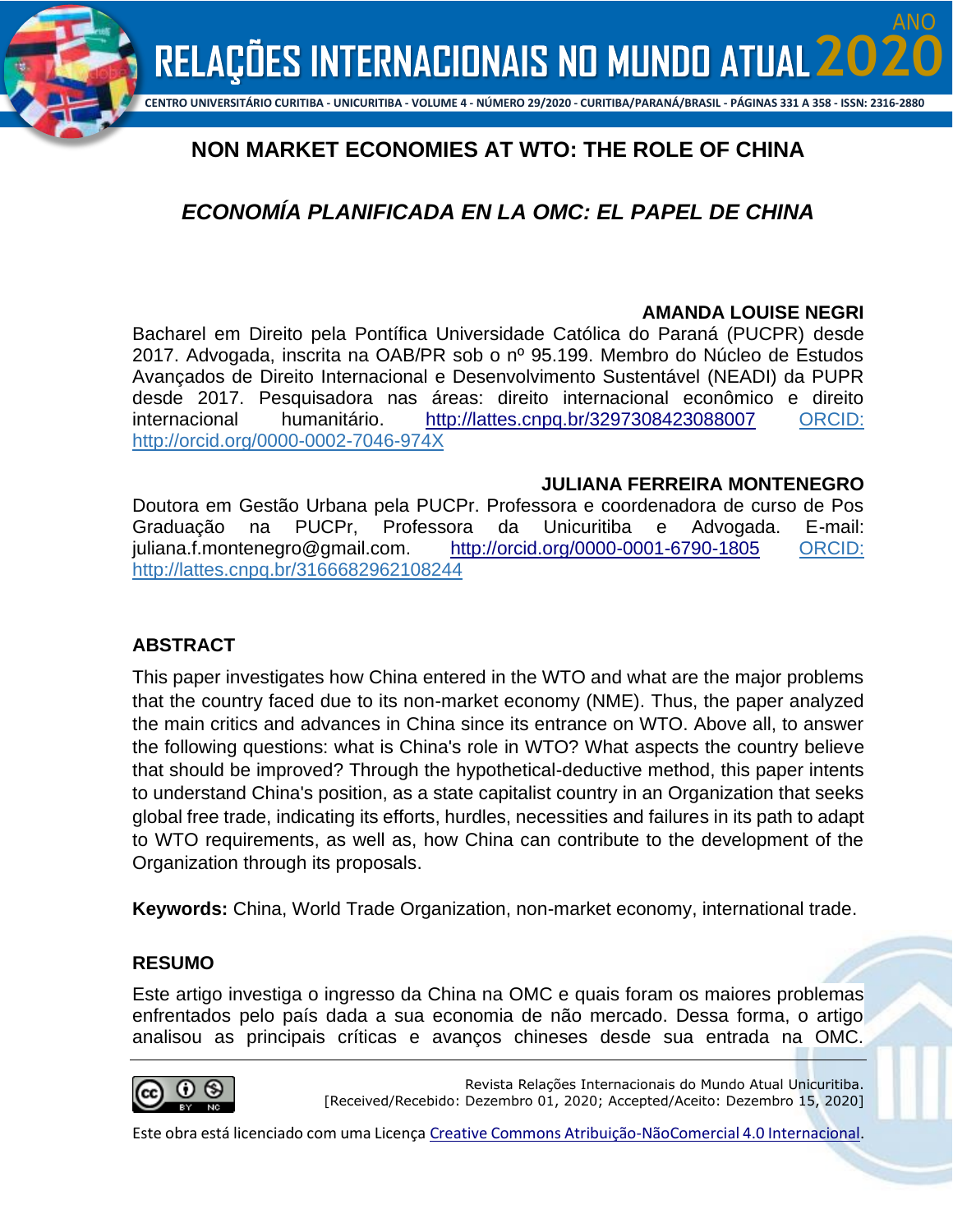

ANO

Sobretudo, para responder as questões: qual o papel da China na OMC? Quais aspectos o país acredita que devam ser melhorados? Através do método hipotético-dedutivo, o artigo examina a posição chinesa, país capitalista de estado, em uma Organização que busca o livre comércio global, indicando seus esforços, obstáculos, necessidades e falhas em seu caminho para se adaptar aos requisitos da OMC e, através de suas propostas, investiga como a China pode contribuir para o desenvolvimento da OMC.

**Palavras-chave:** China, Organização Mundial do Comércio, economias de não mercado, comércio internacional

#### **RESUMEN**

Este artículo investiga la entrada de China en la OMC y cuáles fueron los mayores problemas que enfrentaba el país debido su economía planificada. Así, el trabajo analizó las principales críticas y avances chinos desde su ingreso a la OMC. Sobre todo, para responder a las preguntas: ¿cuál es el papel de China en la OMC? ¿Qué aspectos cree el país que deben mejorarse? A través del método hipotético-deductivo, este trabajo examina la posición de China, como país capitalista de estado en una Organización que busca el libre comercio global, señalando sus esfuerzos, obstáculos, necesidades y fracasos en su camino para adaptarse a los requisitos de la OMC y cómo China puede contribuir al desarrollo de la Organización a través de sus propuestas.

**Palabras clave:** China, Organización Mundial del Comercio, economía planificada, comercio internacional.

#### **1. INTRODUCTION**

China has experienced astounding economic growth over the course of the last forty years, by creating word-class industries the country is marching towards a global technology leadership. In this development path, after 15 years of negotiations, China joined WTO in 2001 and nowadays performs a central role in international trade.

China's government influence in economy is considered a hurdle to a multilateral trading system that seeks free trade, so as a requirement in order to join WTO, China has undertaken obligations to remodel its economy from a non-market to a market one. Even after the reforms, the State still plays an important role in China's economy raising several conflicts within the Organization. For this reason, this paper seeks to answer the following



Revista Relações Internacionais do Mundo Atual Unicuritiba. [Received/Recebido: Dezembro 01, 2020; Accepted/Aceito: Dezembro 15, 2020]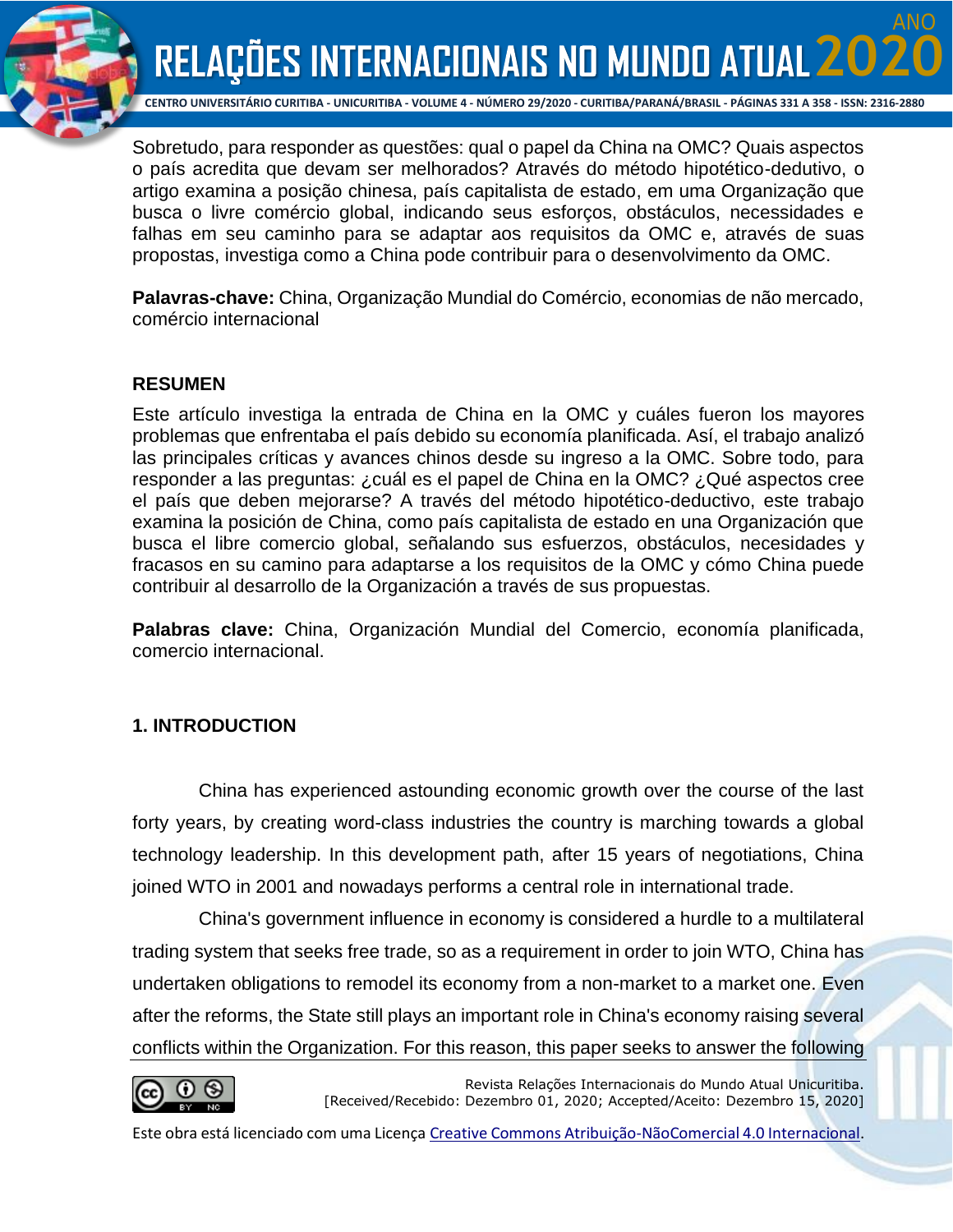ANO

**RELAÇÕES INTERNACIONAIS NO MUNDO ATUAL 20** 

questions: what is China's role in WTO? What aspects the country believe that should be improved? After all, China's is the world's second-largest economy and the major commodity exporter, therefore, analyze China's hybrid economy, its role and proposals in WTO are not only important to improve international trade but also to understand what are the consequences of having a major global economy with non-market traits within a multilateral trading system.

In order to achieve the proposed objectives, this paper is divided into three parts. First, through the historic method the non-market definition will be analyzed, as well as, how these economies adapted to multilateral trading systems, from GATT to WTO. All of this, to provide enough context to investigate China's WTO Accession Protocol and its main requirements. In the next part, through historical and observational methods, China's role in WTO was analyzed, highlighting its constant conflicts with the US, illustrated through WTO disputes. Also, China's advances towards a market economy were indicated, as well as, its main critics regarding government interference in trade, especially the ones related to anti-dumping rates and countervailing duties. In the last part, trough historical and observational methods, China's proposed WTO reforms were analyzed in order to understand what points the country belief should be improved within the Organization. At last in conclusion, the proposed questions were answered.

### **2. NON-MARKET ECONOMIES AT GATT AND WTO**

Although several Organizations and countries highlight the government influence in economic decisions as an essential attribute to classify a non-market economy (NME), there is no consolidate and clear definition of what in fact is this economy model.

Some organizations such as the United Nations Conference on Trade and Development (UNCTAD) defines a NME as ''a national economy in which the government seeks to determine economic activity largely through a mechanism of central planning''.

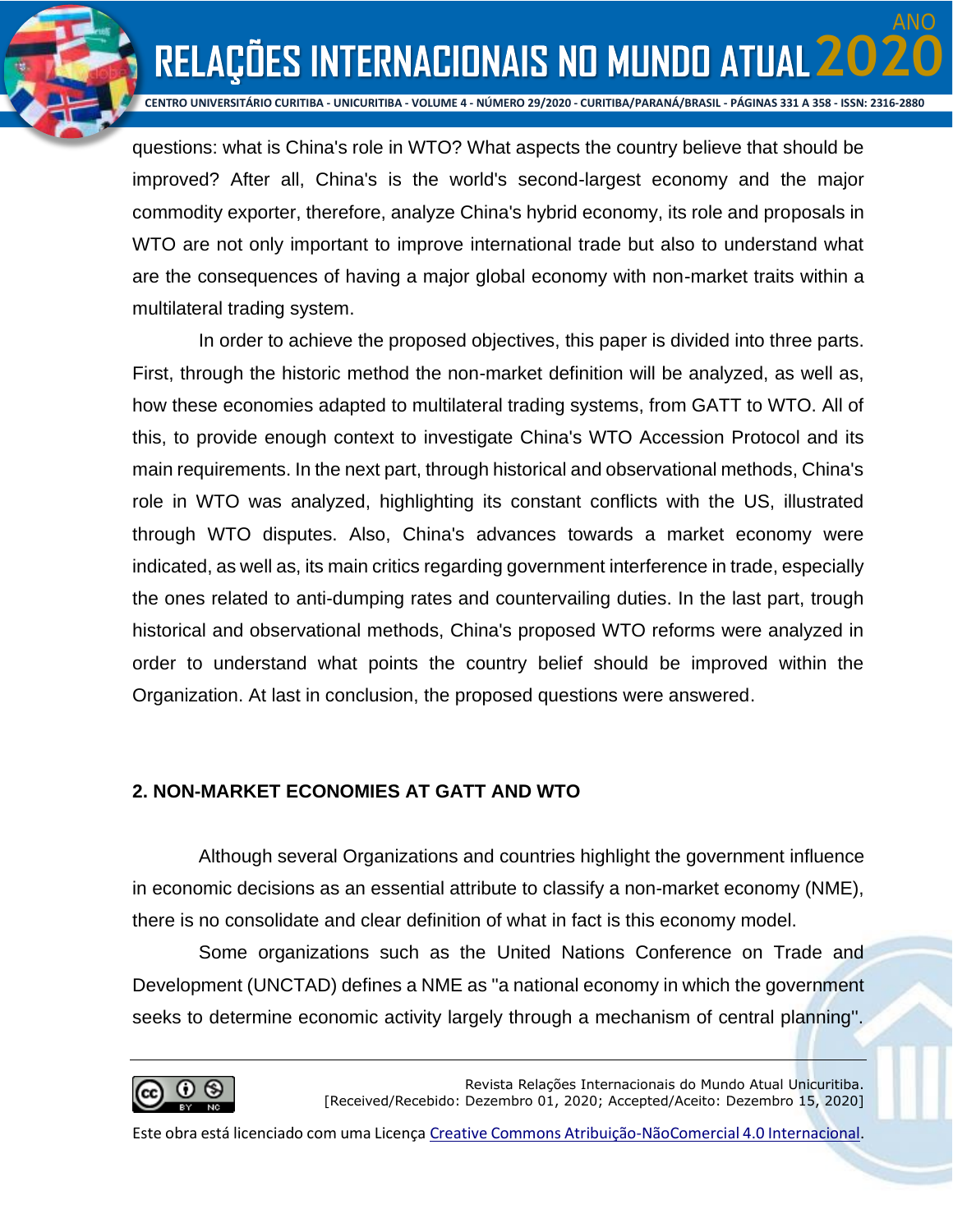ANO

**RELAÇÕES INTERNACIONAIS NO MUNDO ATUAL 20** 

Others like the World Bank and the World Trade Organization (WTO) don't present a clear definition, just some patterns analyzed trough papers and researches, classifying them as ''countries in which the State does not play an active role to promote competition and avoid monopolies'' therefore establishing ''a complete or substantially complete monopoly of its trade where all domestic prices are fixed by the State"<sup>1</sup>.

However, it remains clear that NME are opposed to market economies (ME), a national economy of a country that relies heavily upon market forces to determine levels of production, consumption, investment and savings without government intervention. The difficulty to define a country as a NME boosted after the fall of the Soviet Union and the collapse of communist regimes. Nowadays, countries have at most a mixed economy with ME and NME traits<sup>2</sup>.

In this scenario, the first successful attempt to establish a multilateral trading system was the General Agreement on Tariffs and Trade (GATT), a multilateral treaty created after the World War II as a provisional solution until the creation of what it was supposed to be the International Trade Organization (ITO) $3$ .

Seeking to promote international trade liberalization, mainly trough tariff reduction the first major problem faced by GATT was Czechoslovakia transition to a centrally planned economy (and therefore a NME) in the '50s. The Agreement did not provide any proper alternative for calculating the normal value of goods in the domestic market of centrally planned economies, which could cause disturbances in dumping<sup>4</sup> margins

<sup>&</sup>lt;sup>4</sup> According to the Brazilian Ministry of economy, industry, foreign trade and services dumping is a unfair trade practice in which a company exports a product at a price below to the price of this same product in its domestic market. To offset this practice some countries use anti-dumping measures. In: MINISTÉRIO DA ECONOMIA, INDÚSTRIA, COMÉRCIO EXTERIOR E SERVIÇOS. **[Dumping](http://www.mdic.gov.br/index.php/comercio-exterior/defesa-comercial)**. Available at: http://www.mdic.gov.br/index.php/comercio-exterior/defesa-comercial/205-assuntos/categ-comercioexterior/defesa-comercial-e-interesse-publico/defesa-comercial-2/o-que-e-defesa-comercial/1768 dumping. Access on: 29 apr. 2020.



Revista Relações Internacionais do Mundo Atual Unicuritiba. [Received/Recebido: Dezembro 01, 2020; Accepted/Aceito: Dezembro 15, 2020]

<sup>1</sup> THORSTENSEN, Vera; RAMOS, Daniel; BERTOLACCINI, C. M. E. F. OMC e economias não de mercado: o caso híbrido da China. **Revista Brasileira de Comércio Exterior**, Rio de Janeiro, v. 116, p. 72-100, dec./2005. p. 75 and 78.

<sup>2</sup> THORSTENSEN, Vera; RAMOS, Daniel; BERTOLACCINI, C. M. E. F., op. cit., p. 88.

<sup>3</sup> WORLD TRADE ORGANIZATION. **The GATT years: from Havana to Marrakesh.** Available at:

https://www.wto.org/english/thewto\_e/whatis\_e/tif\_e/fact4\_e.htm. Access on: 24 mar. 2020. Access on: 29 apr. 2020.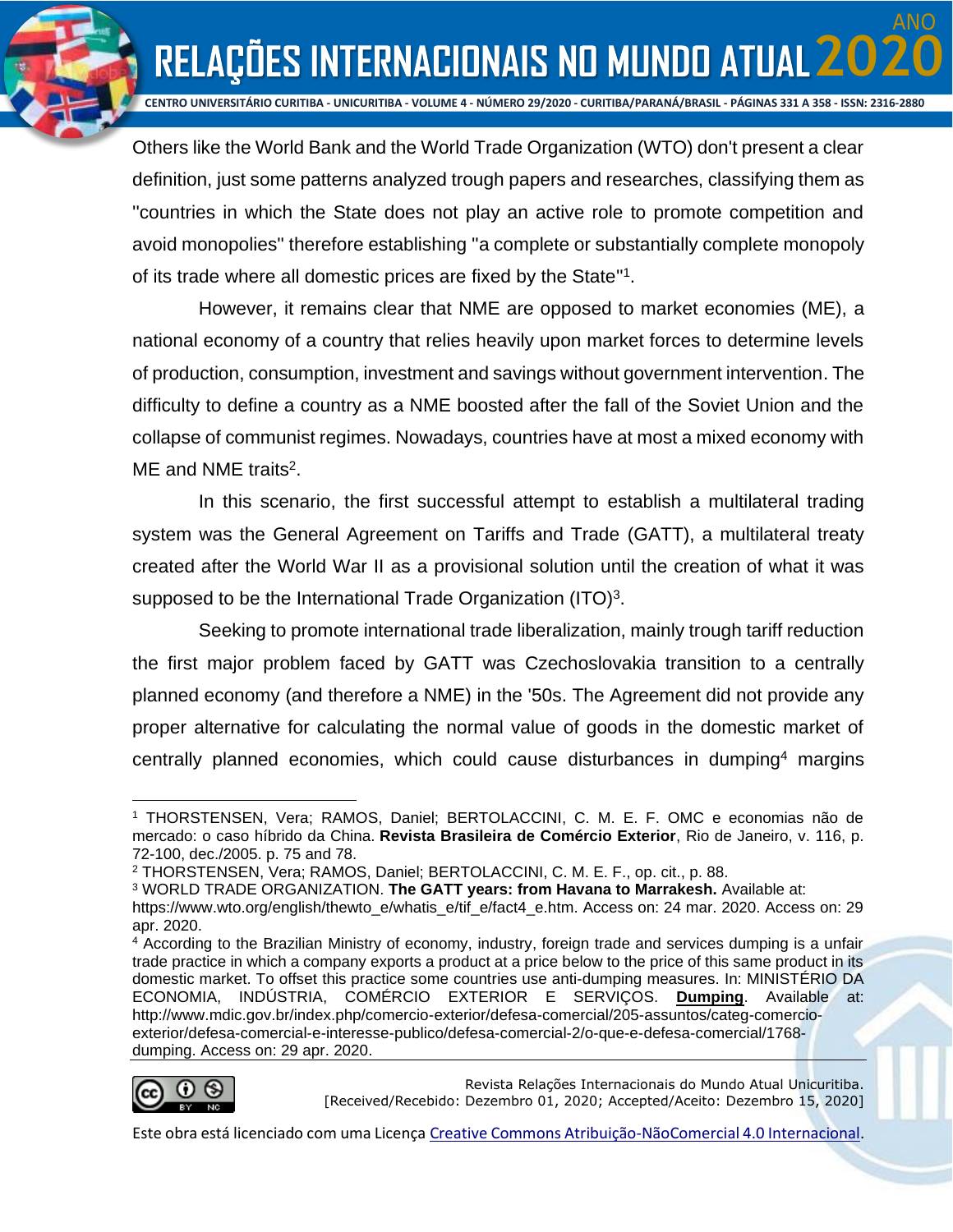ANO

**RELAÇÕES INTERNACIONAIS NO MUNDO ATUAL 20** 

calculations. As a solution, Czechoslovakia proposed an average comparable price for the like product for export by third countries. Although GATT contracting members did not accept the proposal, this solution was in fact used as a common alternative methodology<sup>5</sup>.

In the '60s Yugoslavia, already a NME, in order to join GATT was compelled to adapt its trade policies as regards the elimination of state intervention in the activities of companies and private business decisions, the adoption of customs tariffs, promoting a reform of the price-fixing system, allowing free prices for a range of commodities and removing certain price limits for basic industries and the decentralization of investment resources, reducing the government's role in investment financing.

In 1966, although Yugoslavia was still clearly a non-market economy, the country joined GATT. Although the official argument is that the reforms undertaken by the country were sufficient to allow its participation in the multilateral trading system, it is speculated that its acceptance was politically triggered, in order to contain Soviet influence in the region.<sup>6</sup>.

In the next year, Poland joined GATT. Besides making the same adaptations as Czechoslovakia, the negotiation of its concessions was made on the basis of import quotas, as well as, a safeguard mechanism was created allowing import restrictions from Poland products, fearing its increase based on non-market conditions of exportation. These adaptations were also made when Romania joined in 1971 and Hungary in 1973<sup>7</sup>.

As a result of the GATT Uruguay Round in 1995, the WTO was created and opposed to its predecessor the Organization was not seeking to adapt its system in order to accommodate ENM countries. In addition, after the end of the Cold War (in 1991) the countries that decided to join WTO were in fact willing to undertake significant economic reforms to transform their systems into market-oriented economies<sup>8</sup>.

<sup>8</sup> Ibidem, p. 04.



Revista Relações Internacionais do Mundo Atual Unicuritiba. [Received/Recebido: Dezembro 01, 2020; Accepted/Aceito: Dezembro 15, 2020]

<sup>5</sup> THORSTENSEN *et al*. Acessão da China à OMC: a questão da economia de não mercado. **FGV EESP - CCGI - Papers.** p. 1-19, 2014. Available at: http://hdl.handle.net/10438/16363. Access on: 19 sep. 2019. p. 02 and 03.

<sup>6</sup> THORSTENSEN *et al*, op.cit., p. 03

<sup>7</sup> Ibidem, p. 04.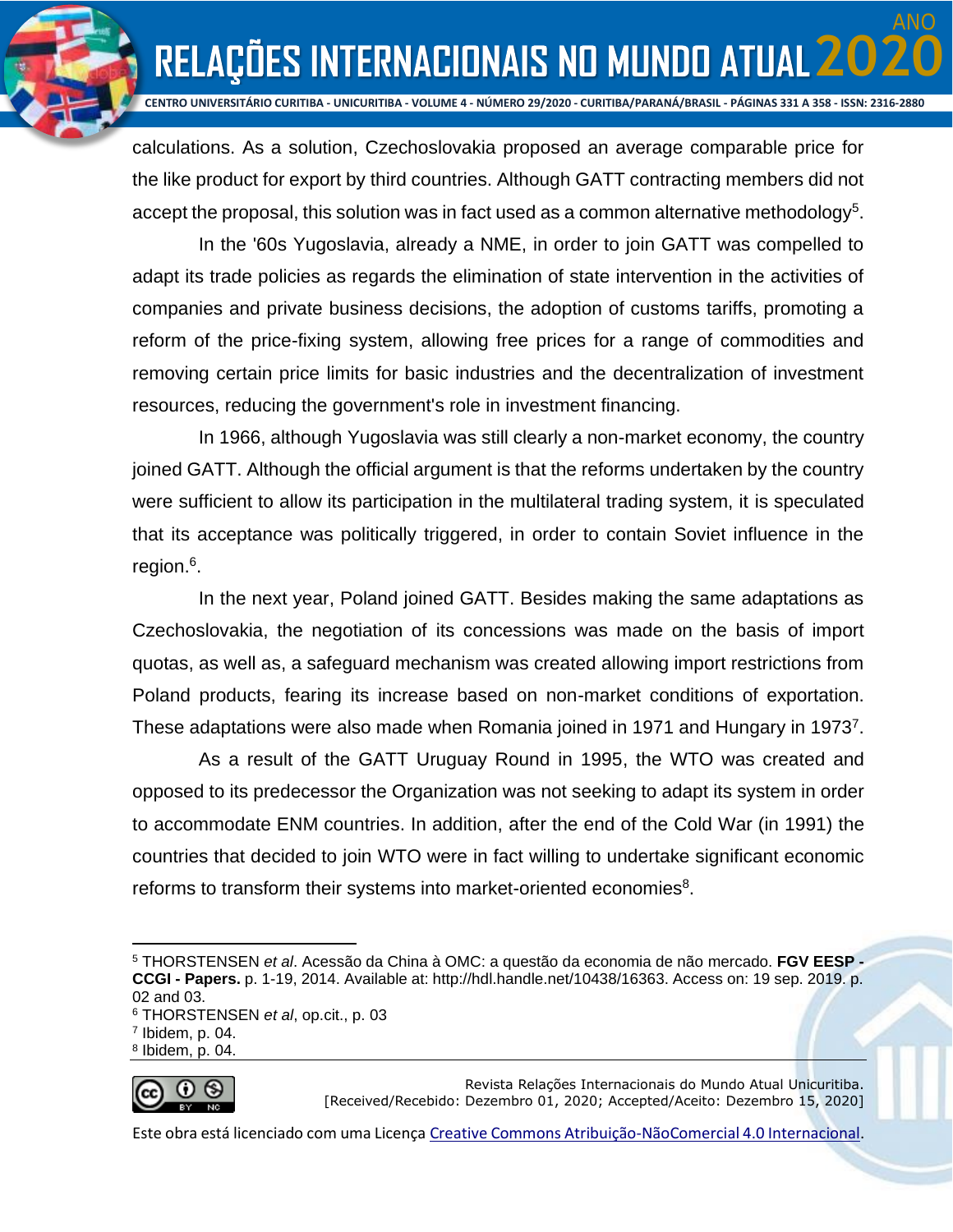ANO

**RELAÇÕES INTERNACIONAIS NO MUNDO ATUAL 20** 

Therefore, in order to join WTO, some countries were required to transform its economies to a market-oriented model, based on the following topics: exchange, state ownership and privatization, pricing policies, commercial rights, subsidies, industrial policy, state-owned commercial enterprises and transparency. For this purpose, the WTO established a deadline to execute some of these obligations, based on the need of each country. As a result, former NME countries such as Mongolia, Bulgaria, the Kyrgyz Republic, Latvia, Estonia, Albania, Croatia, Georgia, Lithuania and Moldova joined the Organization. The first major former NME economy to join WTO was China in 2001, followed by Vietnam in 2007 and Russia in 2012<sup>9</sup>.

The negotiation process that leaded China to join WTO lasted 15 years. Among several hurdles, the USA - China bilateral agreement concluded in 1999 was one of the main elements that paved the way for China's accession<sup>10</sup>. According to Wei Liang, the USA - China agreement can be divided into three phases, starting from China's attempt to rejoin GATT in 1986 to seek, among other goals, greater defenses against protectionism, unconditional most-favored-nation treatment and improvement of export and foreign direct investment<sup>11</sup>.

Based on its financial contribution to the organization, its voting strength and relevance in the world economy, the US was the leading state that negotiated terms with China. Considering that GATT rules were made on the premise to be followed by market economies, a GATT Working Party was organized to learn more about China's trade regime, laws and regulations. However, after the end of the Cold War, the west has changed its approach towards China, the last important holdout of the communist ideology. Moreover, motivated by the incident with the protest in Tianamen Square, the

<sup>11</sup> LIANG, Wei. China's WTO Negotiation Process and its Implications. **Journal of Contemporary China,**  v. 11, nº 33, p. 683 - 719, aug./ 2010. p. 683-685



Revista Relações Internacionais do Mundo Atual Unicuritiba. [Received/Recebido: Dezembro 01, 2020; Accepted/Aceito: Dezembro 15, 2020]

<sup>9</sup> THORSTENSEN *et al*, op.cit., p. 05

<sup>10</sup> LAI, Hongyi Harry. Behind China's World Trade Organization Agreement with the USA. **Third World Quarterly**, United Kingdom, v. 22, nº. 02, p. 237-255, Apr./2001. p. 237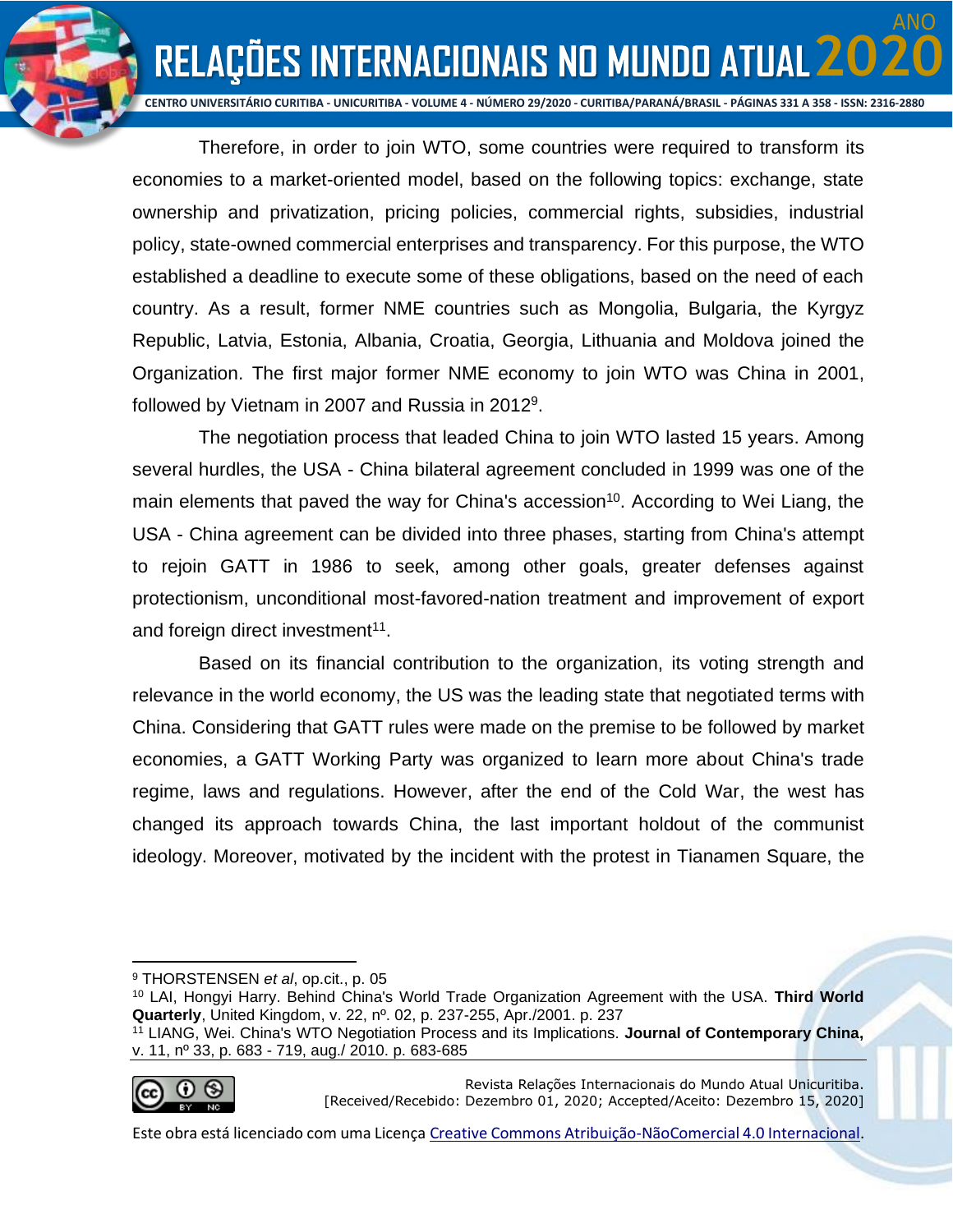ANO

**RELAÇÕES INTERNACIONAIS NO MUNDO ATUAL 20** 

US implemented economic sanctions against China in 1989, tracing obstacles in the second phase of negotiation<sup>12</sup>.

Furthermore, against China's desire, Taiwan applied to join GATT in 1990, rushing China's eagerness to break the deadlock in negotiations. Taking advantage of the situation the US negotiated new compromises with China. However, some of the US demands were rejected by China, mainly regarding its status as a developed country instead of a developing one and a commitment to move to a full market economy, as well as, other measures regarding its planned economy. With not enough concessions, China entered in another deadlock in 1994<sup>13</sup>.

In the last phase, already concerning the WTO accession, China decided to use more flexible and realistic methods which resulted in bilateral market access negotiations with nearly 20 WTO members in 1997. As a result, in March of 1999, a consensus in many past issues between China and the US led Premier Zhu to meet President Clinton in order to conclude the negotiation. However, motivated by the US Congress' disapproval, Clinton decided to not sign the agreement. One month later, a North Atlantic Treaty Organization (NATO) bombing of the Chinese Embassy in Belgrade delayed the negotiations in four months, resumed after a compensation payment. Finally, in November of 1999, the US-China bilateral agreement was concluded. Followed, in less than a year, by the EU-China agreement, these two agreements paved the way to China join the organization<sup>14</sup>.

Above all, as a requirement to join WTO, an Accession Protocol<sup>15</sup> was made covering points which the Chinese economy must change in order to be a market oriented one. Among them, some will be highlighted to understand the core of the WTO disputes involving China.

Regarding foreign individuals and enterprises, China must treat them under the WTO non-discrimination principle, granting no less favorable treatment than that offered

<sup>15</sup> WORLD TRADE ORGANIZATION. **China**. Available at: https://www.wto.org/english/thewto\_e/acc\_e/a1\_chine\_e.htm. Access on: 29 apr. 2020.



Revista Relações Internacionais do Mundo Atual Unicuritiba. [Received/Recebido: Dezembro 01, 2020; Accepted/Aceito: Dezembro 15, 2020]

<sup>12</sup> Ibidem, p. 688 e 693

<sup>13</sup> LIANG, Wei, op. cit., p. 693, 694, 695 and 698

<sup>14</sup> Ibidem, p. 706 - 711.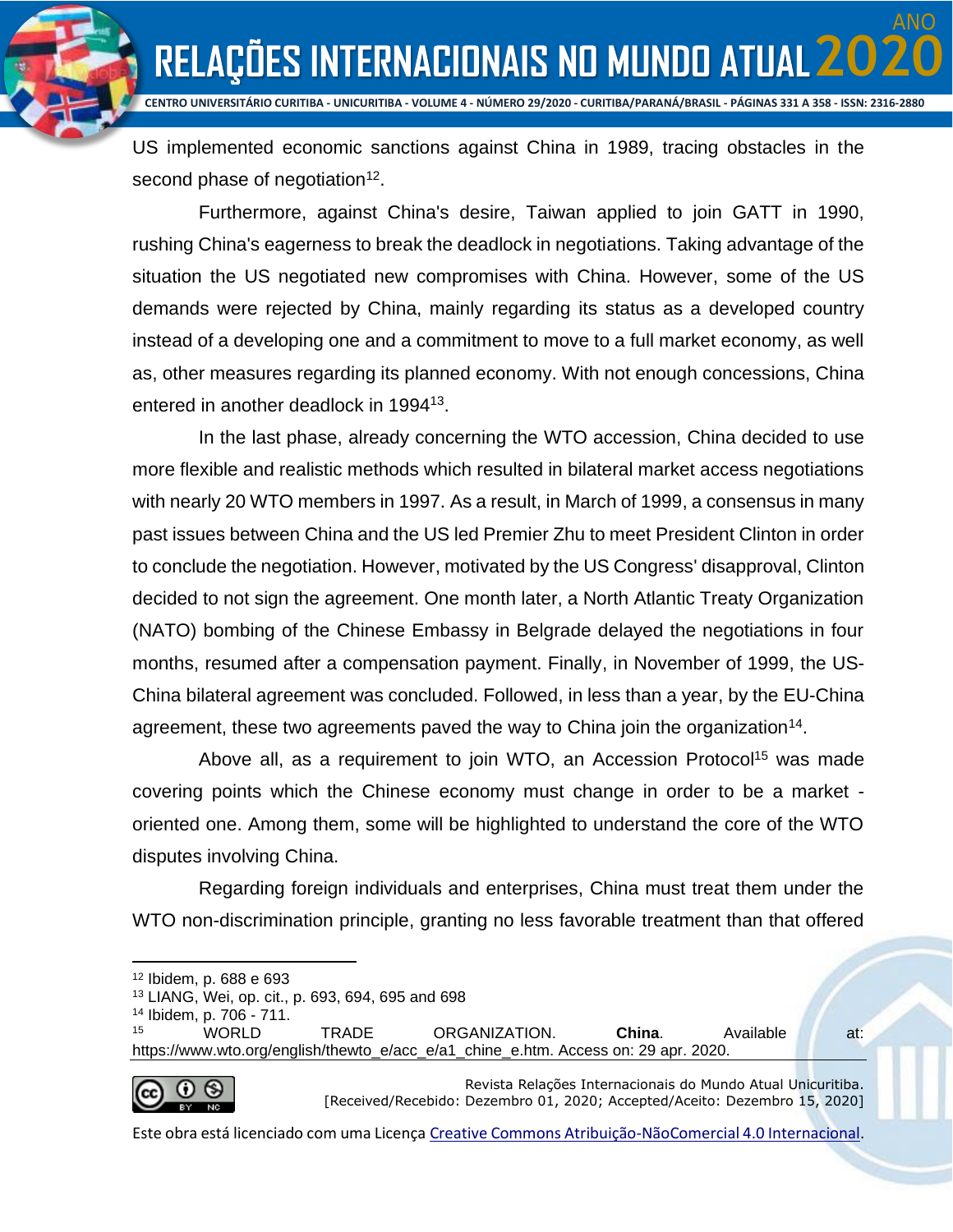ANO

**RELAÇÕES INTERNACIONAIS NO MUNDO ATUAL 20** 

to the national market (article 3). Based on the same principle, according to article 5, all Chinese enterprises progressively shall have the right to trade (export and import) all goods throughout the customs territory of China, with some exceptions listed in this same Protocol<sup>16</sup>.

Considering the State role in the NME economies the Protocol requires in its article 6 that import purchasing procedures of state trading enterprises are fully transparent and refrain from taking any measure to influence or direct state trading enterprises. Moreover, China shall eliminate and cease to enforce trade and foreign exchange balancing requirements through laws, regulations or other measures, ensuring the distribution of import licenses, quotas, tariff-rate quotas, or any other means of approval for importation or investment by national and sub-national authorities (article  $7$ )<sup>17</sup>.

Furthermore, based on the difficulties to identify subsidies in ENM economies, as well as, arbitrate their specificity during investigations of compensatory measures the Accession Protocol article 10 classifies subsidies<sup>18</sup> provided to state-owned enterprises as specific if, state-owned enterprises are the predominant recipients or receive disproportionately large amounts of them<sup>19</sup>.

Regarding prices for traded goods and services in every sector, China shall allow them to be determined by market forces (article 9). To anti-dumping and countervailing measures investigations the Protocol in, its article 15, foresee mechanisms in which special rules can be used to determine price comparability, since prevailing terms and

Revista Relações Internacionais do Mundo Atual Unicuritiba. [Received/Recebido: Dezembro 01, 2020; Accepted/Aceito: Dezembro 15, 2020]

<sup>16</sup> THORSTENSEN *et al*, op. cit, p. 02 and 04.

<sup>17</sup> THORSTENSEN *et al*, op. cit., p. 05

<sup>18</sup>According to Brazilian Ministry of economy, industry, foreign trade and services subsidy is the practice of grant benefits trough any form of income or price support that, directly or indirectly, contributes to increase exports or reduce imports of any product or the existence of financial contribution by a government or public body, within the territory of the exporting country. A subsidy is considered specific when the granting authority, or the legislation in force, explicitly limits access to the subsidy to one or a group of companies or industries, branches of production, or geographic regions. Subsidies are offset by countervailing measures. In: MINISTÉRIO DA ECONOMIA, INDÚSTRIA, COMÉRCIO EXTERIOR E SERVIÇOS. **Os subisídios.**  Available at: http://www.mdic.gov.br/index.php/comercio-exterior/defesa-comercial/205-assuntos/categcomercio-exterior/defesa-comercial-e-interesse-publico/defesa-comercial-2/o-que-e-defesacomercial/1775-medidas-os-subsidios. Access on: 29 apr. 2020. <sup>19</sup> THORSTENSEN *et al*, op. cit, p. 07

Este obra está licenciado com uma Licença [Creative Commons Atribuição-NãoComercial 4.0 Internacional.](http://creativecommons.org/licenses/by-nc/4.0/)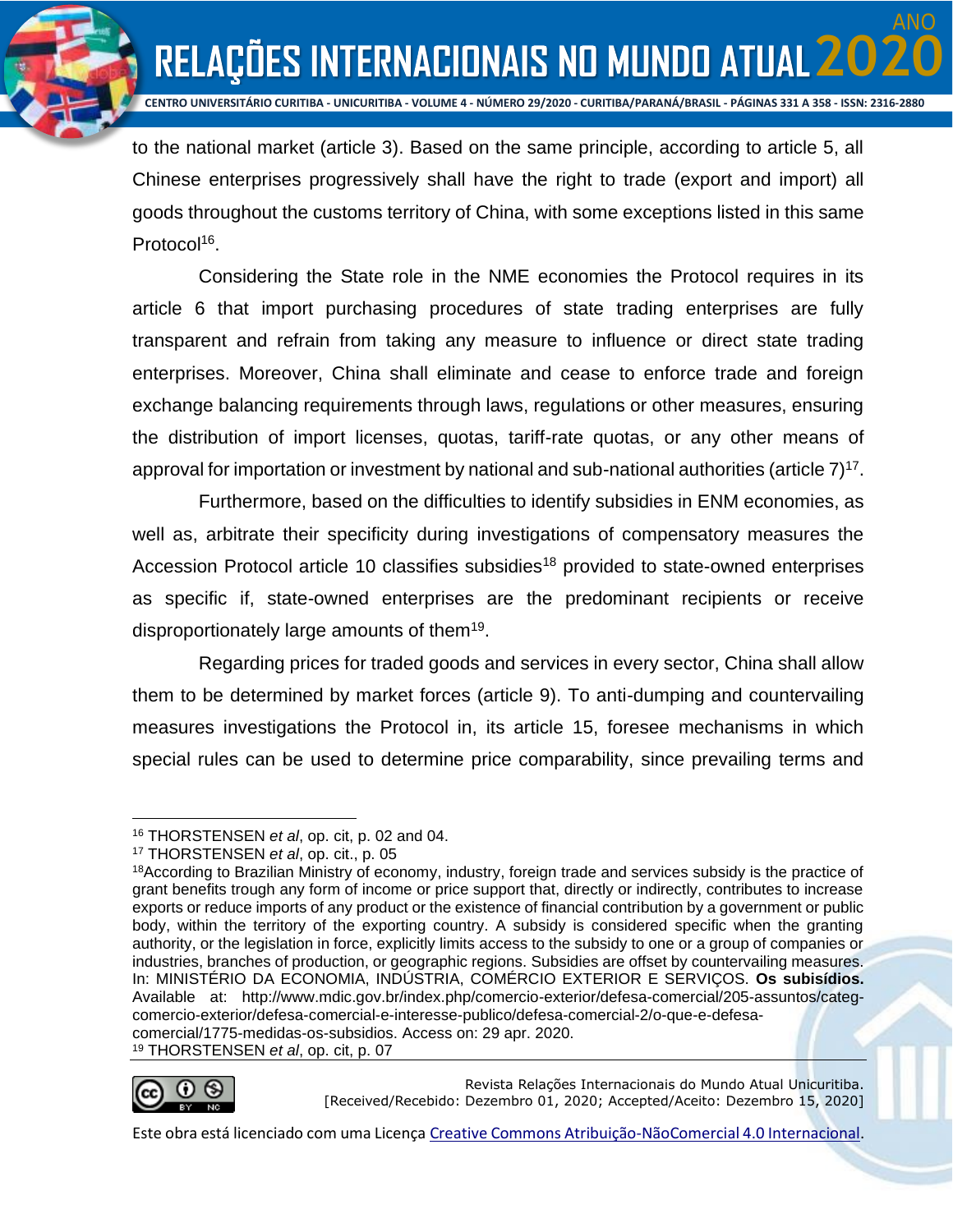ANO

**RELAÇÕES INTERNACIONAIS NO MUNDO ATUAL 20** 

conditions in China may not always be available as appropriate benchmarks. These provisions shall expire 15 years after the date of accession (until 2016) likewise China shall ensure that market economy conditions prevail over non-market ones $^{20}$ .

However, even years after China has joined WTO, there are still debates on whether or not China has become a true market economy. Given the lack of a unified definition, some countries as the United States still classify a few WTO members as a NME, more specifically, under US Law the following countries are considered non-market economies: Belarus, Georgia, the Kyrgyz Republic, the People's Republic of China, the Republic of Armenia, the Republic of Azerbaijan, the Republic of Moldova, the Republic of Tajikistan, the Republic of Uzbekistan, the Socialist Republic of Vietnam, and Turkmenistan<sup>21</sup>.

Although US classification is not a consensus (Brazil, for example, considers China a market economy since  $2004^{22}$ ) it is a common judgment among other relevant China trade partners such as India, Europe Union, Canada and Mexico<sup>23</sup>.

Thus, in an attempt to analyze China's role in WTO, the next part will investigate some of China's advances and in which points is criticized, as well as, some of the disputes in which China take part, measuring the hurdles and consequences of a major non-market economy in a multilateral trading system.

<sup>23</sup> PUCCIO, Laura. Granting Market Economy Status to China. **Members' Research Service**. European Union, p. 01 - 28, nov./2015. Available at: https://op.europa.eu/en/publication-detail/-/publication/cbc9d72bb9c0-11e5-8d3c-01aa75ed71a1/language-en . Access on: 29 apr. 2020. p. 08



Revista Relações Internacionais do Mundo Atual Unicuritiba. [Received/Recebido: Dezembro 01, 2020; Accepted/Aceito: Dezembro 15, 2020]

 $20$  Ibidem, p. 06 and 09.

<sup>21</sup> MERCATUS CENTER GEORGE MASON UNIVERSITY. **Is China a Non-Market Economy?**. Available at: https://www.mercatus.org/bridge/commentary/china-non-market-economy. Access on: 19 sep. 2019. <sup>22</sup> THORSTENSEN *et al*., op. cit., p. 83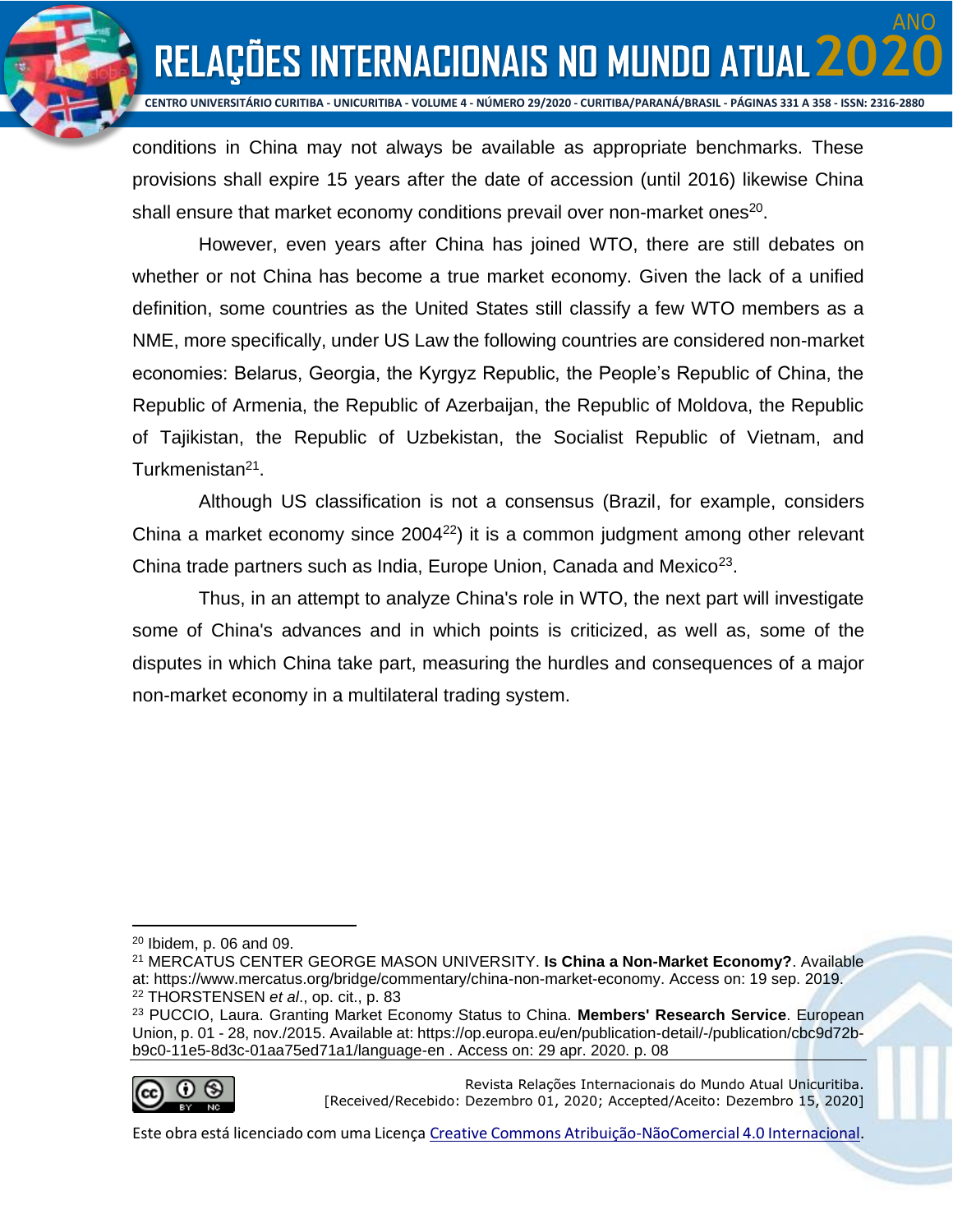ANO



## **3. CHINA AS A WTO MEMBER**

Considering China as a major driver of global economic growth and trade, its adequacy towards an economy oriented by market forces was an important step in WTO history. Since its entrance in the organization, the country assumed an important role, evolving from a timid and defensive position to an assertive and demanding stance. $24$ .

According to WTO Police Trade Review<sup>25</sup>, China has made some improvements headed for a market economy:

> ''Under the 13th Five-Year Plan (2016-2020), the authorities intend to continue the process of structural economic reform, which includes the promotion of private sector participation in the economy, as well as the reform of SOEs, while keeping the preponderance of public ownership. Other measures mentioned in the Plan include the promotion of competition, fiscal reform, financial sector reform to increase private capital participation in banking and expand the provision of financial services, and making the exchange rate and interest rate more marketoriented''.

Furthermore, in 2016 the People's Bank of China (PBOC) changed to a more market-based approach of conducting monetary policy, involving closer management of liquidity in the banking system. Although major monetary policy decisions on benchmark lending and deposit rates continue to go through the State Council, PBOC set rates on money market instruments and uses a corridor or an interest rate band, adjusting liquidity in the money markets, PBOC can influence its position within the corridor. According to WTO, ''the upper limit is set by its overnight seven-day and one-month standing lending facilities, while the lower rate is the interest paid by the PBOC on excess deposit reserves"<sup>26</sup>.

<sup>25</sup> WORLD TRADE ORGANIZATION. **TRADE POLICY REVIEW.** REPORT BY THE SECRETARIAT: CHINA. WT/TPR/S/375/Rev.1, 14 sep. 2018. Available at: https://www.wto.org/english/tratop\_e/tpr\_e/tp475\_e.htm. Access on: 19 sep. 2019. p. 09 <sup>26</sup> WORLD TRADE ORGANIZATION. **TRADE POLICY REVIEW**. op. cit, p. 19



Revista Relações Internacionais do Mundo Atual Unicuritiba. [Received/Recebido: Dezembro 01, 2020; Accepted/Aceito: Dezembro 15, 2020]

<sup>24</sup> PERES, Ana Luísa Soares; DAIBERT, Leticia. A China e a Organização Mundial do Comércio. In: **Direito Chinês Comtemporâneo**, 2015. p. 387-412. p. 399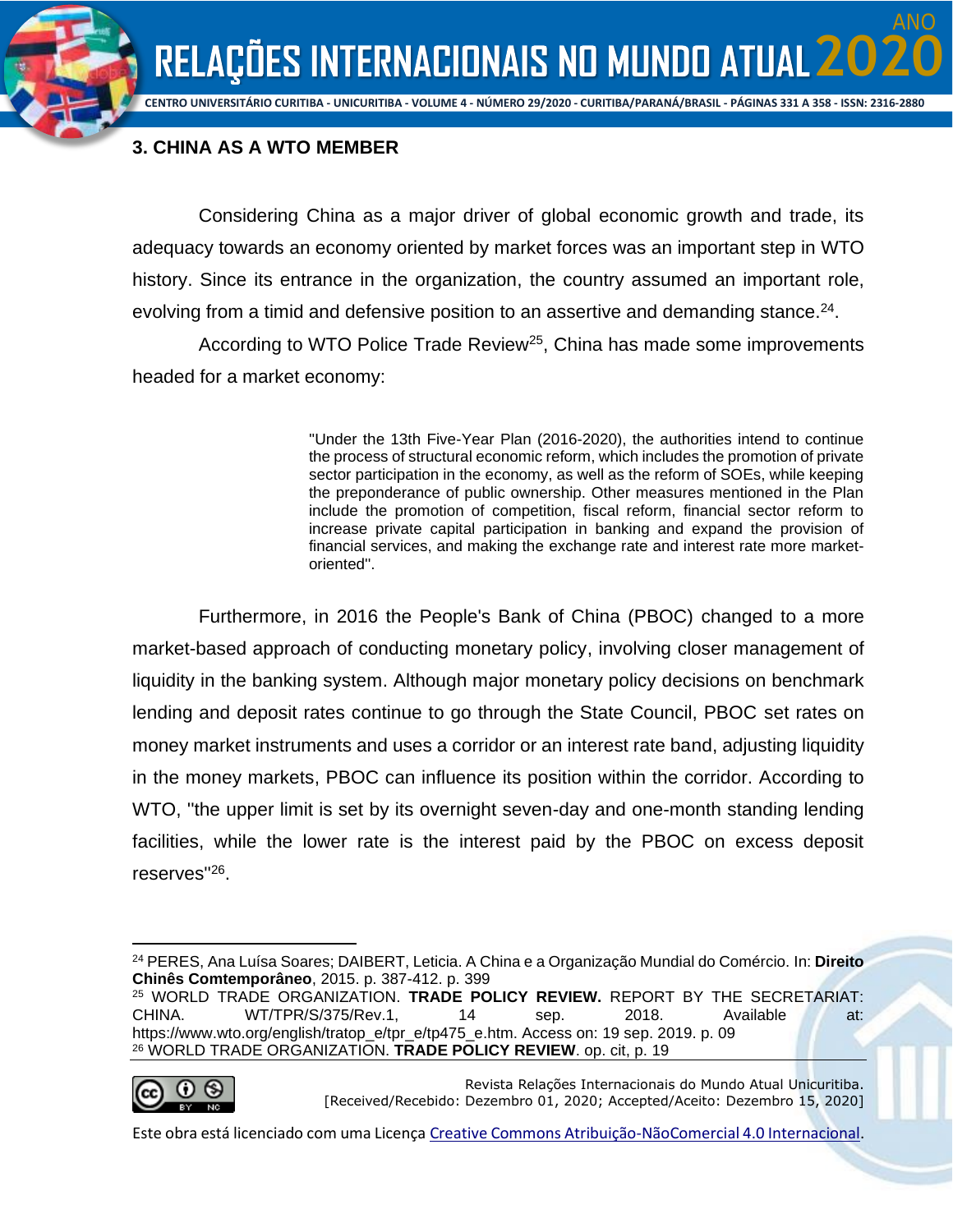**RELAÇÕES INTERNACIONAIS NO MUNDO ATUAL 20 CENTRO UNIVERSITÁRIO CURITIBA - UNICURITIBA - VOLUME 4 - NÚMERO 29/2020 - CURITIBA/PARANÁ/BRASIL - PÁGINAS 331 A 358 - ISSN: 2316-2880**

ANO

In the multilateral trade sector, China's President Xi Jiping announced the Belt and Road Initiative (BRI) that includes a network of ports, roads, railways, airports, power plants, oil and gas pipelines and refineries, as well as, free trade zones. According to WTO Trade Policy<sup>27</sup> the Initiative aims to increase connectivity between the Asian, European and African continents and therefore ''enhancing trade flows and spur long-term regional economic growth and development, benefiting all those involved''.

Other measures described includes: an Anti-Monopoly Law which introduces provisions on the prevention of unfair competition activities carried out by technological means on the Internet, such as malicious interference and the elimination of price controls on certain items in 2017 including explosive materials, tobacco leaves, certain drugs, and some construction projects<sup>28</sup>.

Regardless of these advances, China is still a target of anti-dumping measures, since the country is still considered a NME by some WTO members (even after the provisions of the Access Protocol had expired in 2016). According to the US, Japan and EU some distortions in the Chinese economy caused by government intervention would make it impractical in many cases to use Chinese prices and costs for determining dumping margins<sup>29</sup>.

Among these distortions, China is criticized for consecutive devaluations of the Yuan. Soares and Daibert<sup>30</sup> argued that China constantly intervenes in the exchange rate to prevent the appreciation of the Yuan, since the exchange rates have a direct effect on imports and exports, these interventionist monetary policies are important instruments to protect domestic producers, which contributes to the growing Chinese trade surplus. Moreover, the authors highlighted government intervention on Yuan since the '90s:

> ''From 1994 to 2005, the Chinese government kept the Yuan's exchange rate constant at 8.28 against the dollar. After external pressure, China appreciated its currency somewhat and the rate, in 2010, was 6.83 against the dollar. The same

<sup>30</sup> PERES, Ana Luísa Soares; DAIBERT, Leticia, op.cit., p. 401.



Revista Relações Internacionais do Mundo Atual Unicuritiba. [Received/Recebido: Dezembro 01, 2020; Accepted/Aceito: Dezembro 15, 2020]

<sup>27</sup> Ibidem, p. 18.

 $28$  Ibidem, p. 09 and 12

<sup>29</sup> MERCATUS CENTER GEORGE MASON UNIVERSITY, op.cit.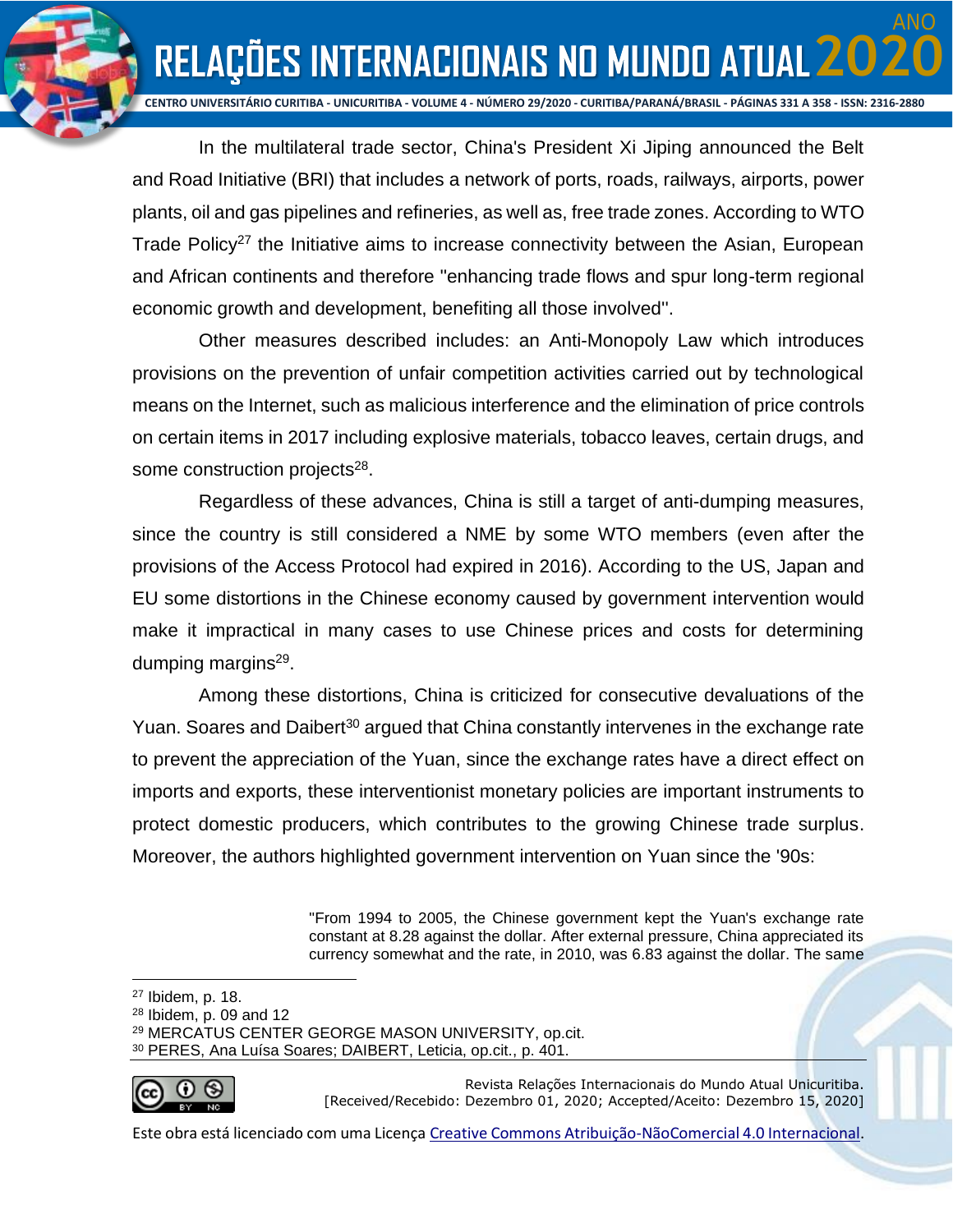

occurred with the rate yuan /euro after many years devalued, suffered a small appreciation, mainly after the financial collapse. However, the Chinese currency remains, at a much lower value compared to those of other economic powers'' (translated)

Recently, due to the Trade War between China and USA, the Yuan has seen three phases of devaluation since the beginning of 2018, especially the two sharp devaluations in 2019 were generally interpreted as a response to the announced US tariffs on all Chinese imports since they were preceded by announcements of new US import duties on Chinese goods.<sup>31</sup>

Although according to Braml and Steininger<sup>32</sup> China uses the devaluation of the Yuan as leverage in the trade dispute, as well as, US President Donald Trump once in a while accuses China of currency manipulation, the International Monetary Fund (IMF) does not see any signals for currency manipulation in the sense of an artificially low exchange rate<sup>33</sup>.

Further, Soares and Daibert<sup>34</sup> argue that currency manipulation is not exclusive to the Chinese government since in the 2008 financial crisis several countries (among them US, EU and Japan) devalued their currencies as a way to encourage economic growth.

Another of the mentioned distortions is the act of taking advantage of Chinese large population, who often works in precarious conditions. Known as social dumping, the use of cheaper labor forces or work exploitation to reduce the cost of the production is considered an unfair advantage since as a result, Chinese products become cheaper and disrupt the competition, as well as, the country attracts new investment and business based on cheaper salaries and poor labor laws. Considering China as a major trade player in the global market, and therefore, a host to several factories of transnational companies,

<sup>34</sup> PERES, Ana Luísa Soares; DAIBERT, Leticia, op.cit., p. 401.



Revista Relações Internacionais do Mundo Atual Unicuritiba. [Received/Recebido: Dezembro 01, 2020; Accepted/Aceito: Dezembro 15, 2020]

<sup>31</sup> BRAML, Martin T.; STEININGER Marina. Giving Away Wealth? Trade Effects of the Yuan Devaluation. **CESifo Forum**. Munich, v. 20, n. 04, dec./2019, p. 32 - 35. p. 32.

<sup>32</sup> Ibidem, p. 32

<sup>33</sup> Ibidem, p. 32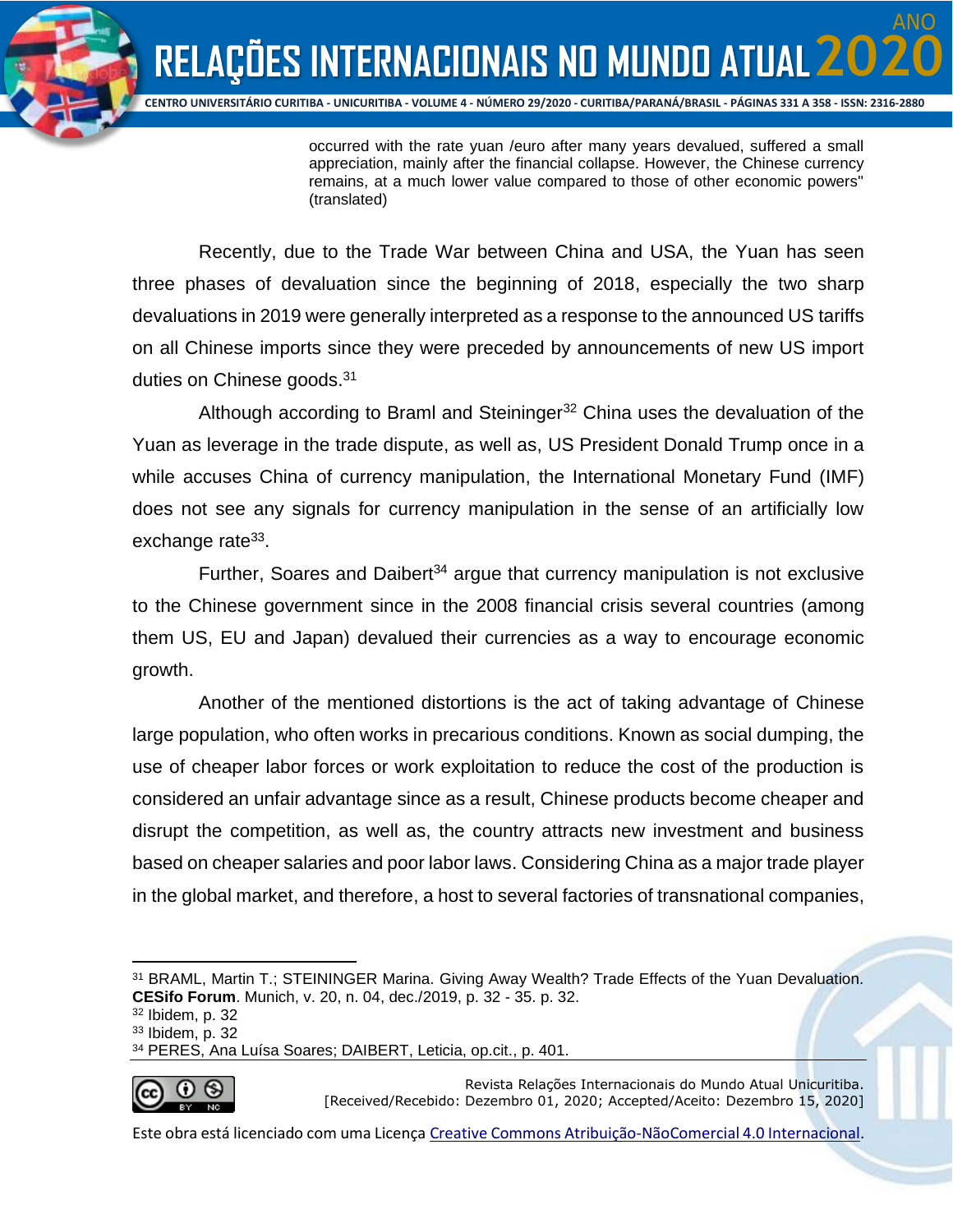ANO

**CENTRO UNIVERSITÁRIO CURITIBA - UNICURITIBA - VOLUME 4 - NÚMERO 29/2020 - CURITIBA/PARANÁ/BRASIL - PÁGINAS 331 A 358 - ISSN: 2316-2880**

efforts towards improving the condition of the Chinese labor force through WTO have been made, nonetheless without results 35.

Based on the reasons above and in other characteristic NME measures used by China, some countries argue that it is difficult to measure whether China firms are exporting goods below "fair value", which interferes to arbitrate dumping margins. Therefore, these countries still treat China as a NME in order to be able to use a third country as a price reference and then, determine anti-dumping and countervailing measures<sup>36</sup>.

As a result, China is the main target of US anti-dumping orders, totaling 34% of them through December 14, 2018. Besides the quantity, there is also a difference in rates among China and other market economies (ME). According to an analysis made by the Peterson Institute in 2016, the average anti-dumping duty imposed on cases involving China was 81,4%, whereas on cases involving other trading partners was 54,3%<sup>37</sup>. A press release of the US Department of Commerce also highlight this contrast<sup>38</sup>:

Image 01: Sample of US anti-dumping rates imposed on Chinese and market economies products from 2010 to June 2016

| <b>Product and year</b>                                    | China-<br>Wide<br>Rate | China<br><b>Separate</b><br>Rates | ME<br>Rates |
|------------------------------------------------------------|------------------------|-----------------------------------|-------------|
| Corrosion-resistant steel,<br>2016                         | 210                    | <b>None</b>                       | $3-92$      |
| Certain cold-rolled steel.<br>2016                         | 266                    | <b>None</b>                       | 71          |
| Certain polyethylene<br>terephthalate resin, 2016          | 126                    | 105-118                           | 8-19        |
| Certain uncoated paper, 2016                               | 149                    | 84                                | $7 - 777$   |
| Melamine, 2015                                             | 363                    | <b>None</b>                       | 173         |
| Non-oriented electrical steel.<br>2014                     | 408                    | <b>None</b>                       | 7-205       |
| Certain crystalline silicon<br>photovoltaic products, 2014 | 165                    | $27 - 78$                         | $12-28$     |
| Certain coated paper, 2010                                 | 136                    | я                                 | 20          |
| Magnesia carbon bricks, 2010                               | 236                    | 128                               | 58          |
| Narrow woven ribbons, 2010                                 | 248                    | 124                               | 4           |

Source: US Department of Commerce press releases.

<sup>38</sup> FEDERATION OF AMERICANS SCIENTISTS. **China's Status as a Nonmarket Economy (NME)**. Available at: https://fas.org/sgp/crs/row/IF10385.pdf. Access on: 19 sep. 2019.



Revista Relações Internacionais do Mundo Atual Unicuritiba. [Received/Recebido: Dezembro 01, 2020; Accepted/Aceito: Dezembro 15, 2020]

<sup>35</sup> PERES, Ana Luísa Soares; DAIBERT, Leticia, op.cit., p. 402 and 403.

<sup>36</sup> MERCATUS CENTER GEORGE MASON UNIVERSITY, op. cit., p. 02

<sup>37</sup> MERCATUS CENTER GEORGE MASON UNIVERSITY, op. cit., p. 02.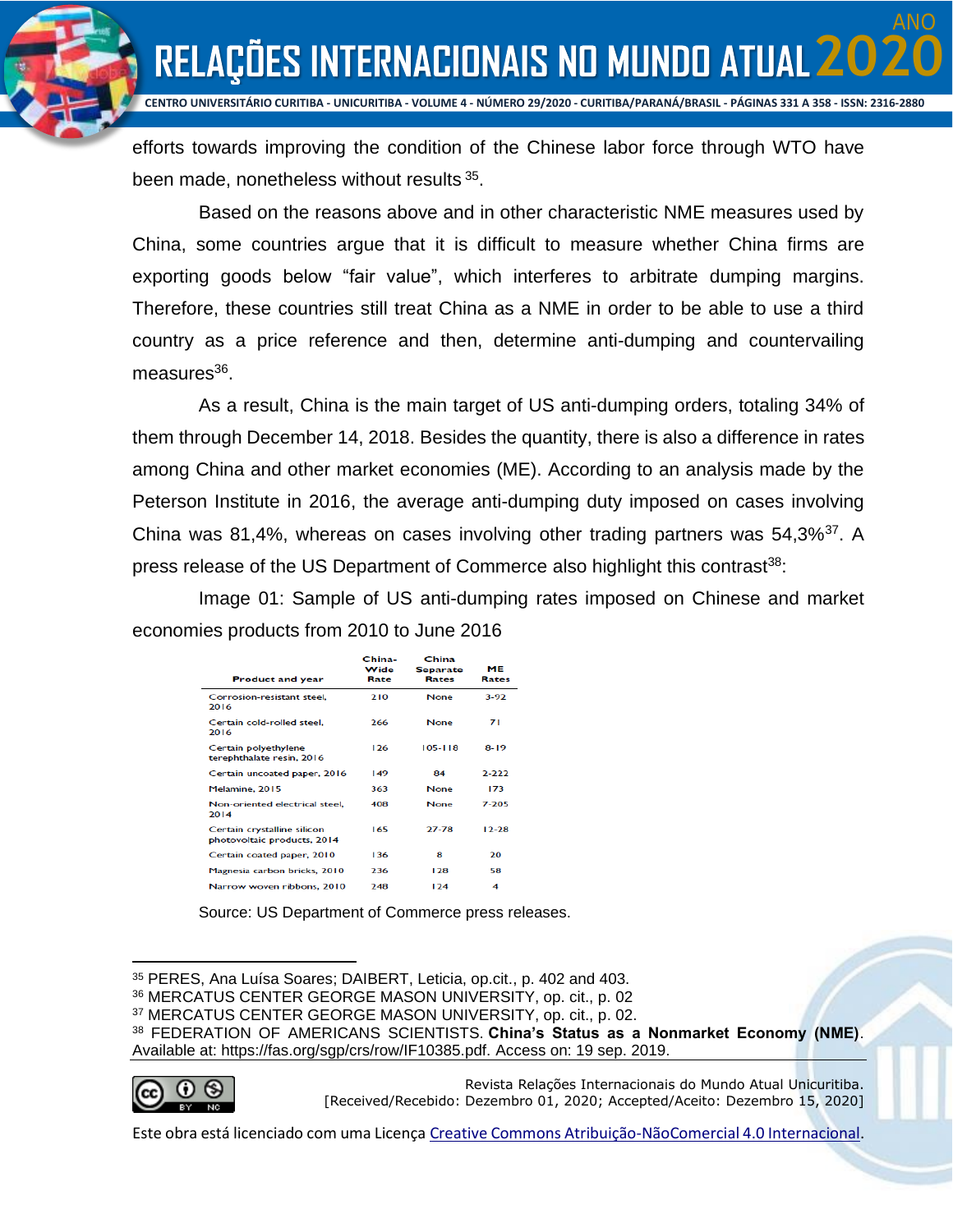ANO

**RELAÇÕES INTERNACIONAIS NO MUNDO ATUAL 20** 

In this analysis, the first and last columns present the difference between antidumping rates in China and other market economies, while the middle one are cases in which Chinese exporters were able to prove that its products were traded according to market conditions and therefore, obtained a different rate. Along with notorious higher rates imposed to China and its big difference, if compared to market economies (more than double in most of them), it is also possible to identify that in 5 out 6 cases in which Chinese exporters had separate rates they were still higher than the ones for market economies, even though both allegedly trade in same conditions.

In addition to these anti-dumping rates, countervailing measures ranging from 2% to 256%, were also imposed in all the cases<sup>39</sup>. Concerned with the impact of state-owned enterprises' (SOE) activities on the proper functioning of international trade, these measures are used by the US, EU and Japan in trade with China, to offset the subsidy allegedly granted to SOEs and favored domestic industries. According to a joint report of the US Trade Representatives and US Department of Commerce, China has repeatedly engaged in delaying tactics in order to avoid its obligation to submit regular subsidy notifications (under WTO Agreement on Subsidies and Countervailing Measures), as well as, consider Chinese State presence in its financial markets a systemic distortion that precludes the use of Chinese interest rates and yield rates for countervailing duty loan benchmarking purpose<sup>40</sup>.

Although China has accomplished significant progress in increasing the operational autonomy of SOE's, over 80% of central SOEs have finalized the process of establishing a board of directors, the Party still play a leadership role in SOEs through the creation of a representative committee (Party Committee) in the enterprises. According to Zhou, Gao and Bai, in their paper regarding China's SOEs reform, they became even

<sup>40</sup> INTERNATIONAL TRADE ADMINISTRATION. **Subsidies enforcement annual report to the congress:** joint report of the office of the United States Trade Representative and the United States Department of Commerce. Available at: https://esel.trade.gov/esel/groups/public/documents/web\_resources/seo-annual-report-2018.pdf. Access on: 29 apr. 2020. p. 05 and 13.



Revista Relações Internacionais do Mundo Atual Unicuritiba. [Received/Recebido: Dezembro 01, 2020; Accepted/Aceito: Dezembro 15, 2020]

<sup>39</sup> FEDERATION OF AMERICANS SCIENTISTS, op. cit. p. 01 - 02.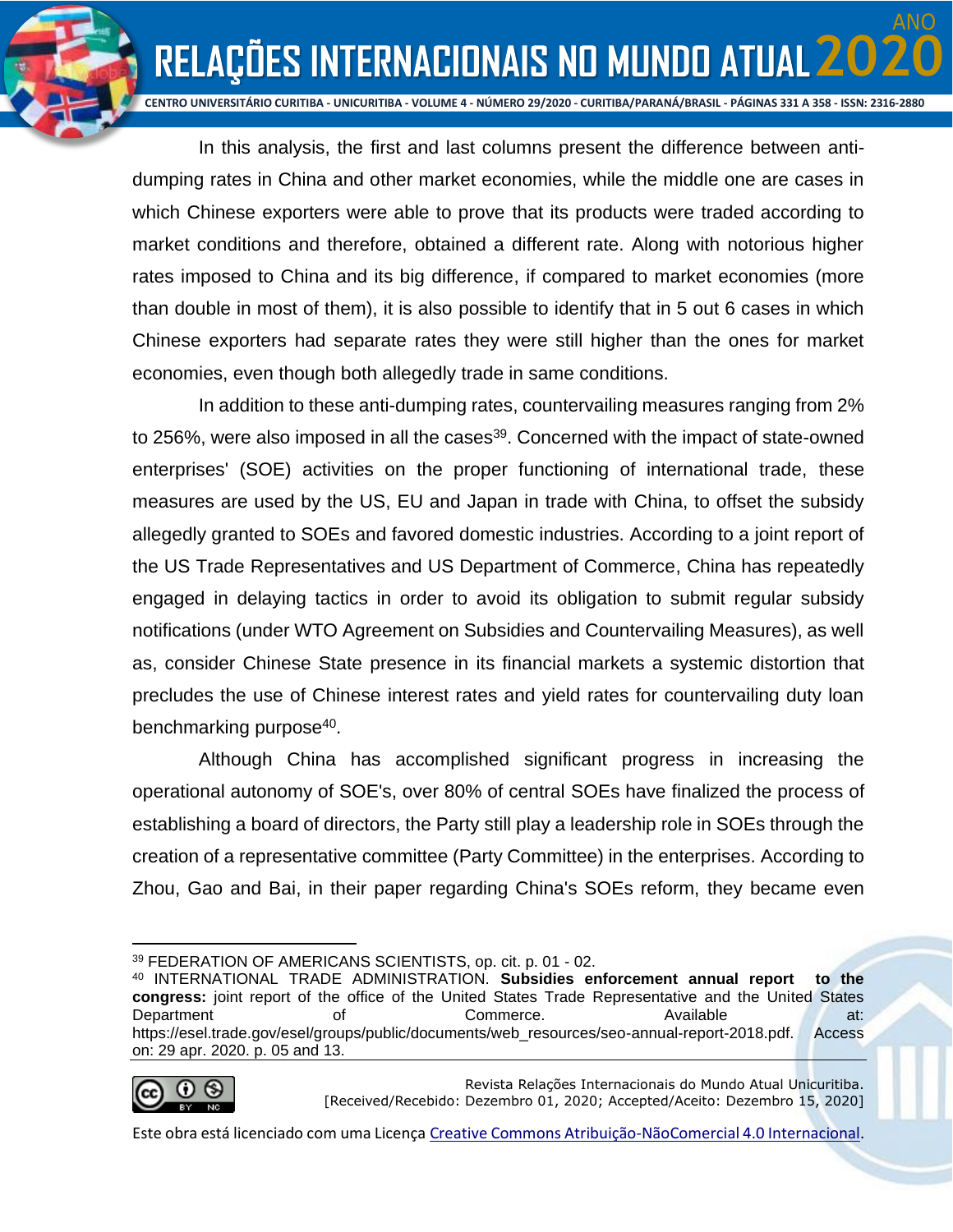ANO

**RELAÇÕES INTERNACIONAIS NO MUNDO ATUAL 20** 

more influential in the country's economy, bolstering the state sector and consolidating China's state capitalism<sup>41</sup>.

To the authors the control of SOEs by the State/Party is not a problem itself, however, these enterprises may not behave like private ones, making decisions based on political goals rather than business objectives. In this regard, the WTO Police Trade Review mentions an IMF report which suggests that China should increase the role of market forces by reducing implicit subsidies to SOEs and opening more key sectors to private investment<sup>42</sup>.

As a result, anti-dumping rates and countervailing duties are often discussed through WTO disputes involving China. The disputes chosen indicate a trade conflict with the USA, triggered by other disputes or economic measures used as retaliation and presenting disputes in which the NME traits in China's economy are contested.

In 2009 (DS 399: US - Tyres), China requested consultations with the USA concerning increased tariffs on certain passenger vehicle and light truck tyres. According to the US, this measure is justified under the paragraph 16 of China's Accession Protocol in which a WTO member can apply a safeguard measure in cases where Chinese imports are "increasing rapidly" so as to be a "significant cause" of material damage to domestic industry<sup>43</sup>.

According to China, this allegedly market disruption that injured the domestic industry is not properly justified under the mentioned paragraph, article XIX of GATT 1994<sup>44</sup> and the Agreement on Safeguards, as well as, is inconsistent with the article I also of GATT 1994<sup>45</sup>. However, according to the Panel, in fact, the US was successful in demonstrating that subject imports were increasing rapidly, both absolutely and relatively,

<sup>45</sup> Regarding general most-favoured-nation treatment



Revista Relações Internacionais do Mundo Atual Unicuritiba. [Received/Recebido: Dezembro 01, 2020; Accepted/Aceito: Dezembro 15, 2020]

<sup>41</sup>ZHOU , Weihuan; GAO; Henry; BAI, Xue. China's SOE reform: using WTO rules to build a market economy. **International and Comparative Law Quarterly,** Cambridge, v. 68, nº 04, 2019, p. 977- 1022. p.980, 985 and 991.

<sup>42</sup> WORLD TRADE ORGANIZATION, **TRADE POLICY REVIEW**, op. cit. p. 18.

<sup>43</sup> WORLD TRADE ORGANIZATION. **WTO Dispute Settlement:** one-page case summaries 1995-2016. Geneva: World Trade Organization, 2017. p. 245.

<sup>44</sup> Regarding emergency action on imports of particular products, mainly the application of safeguard measures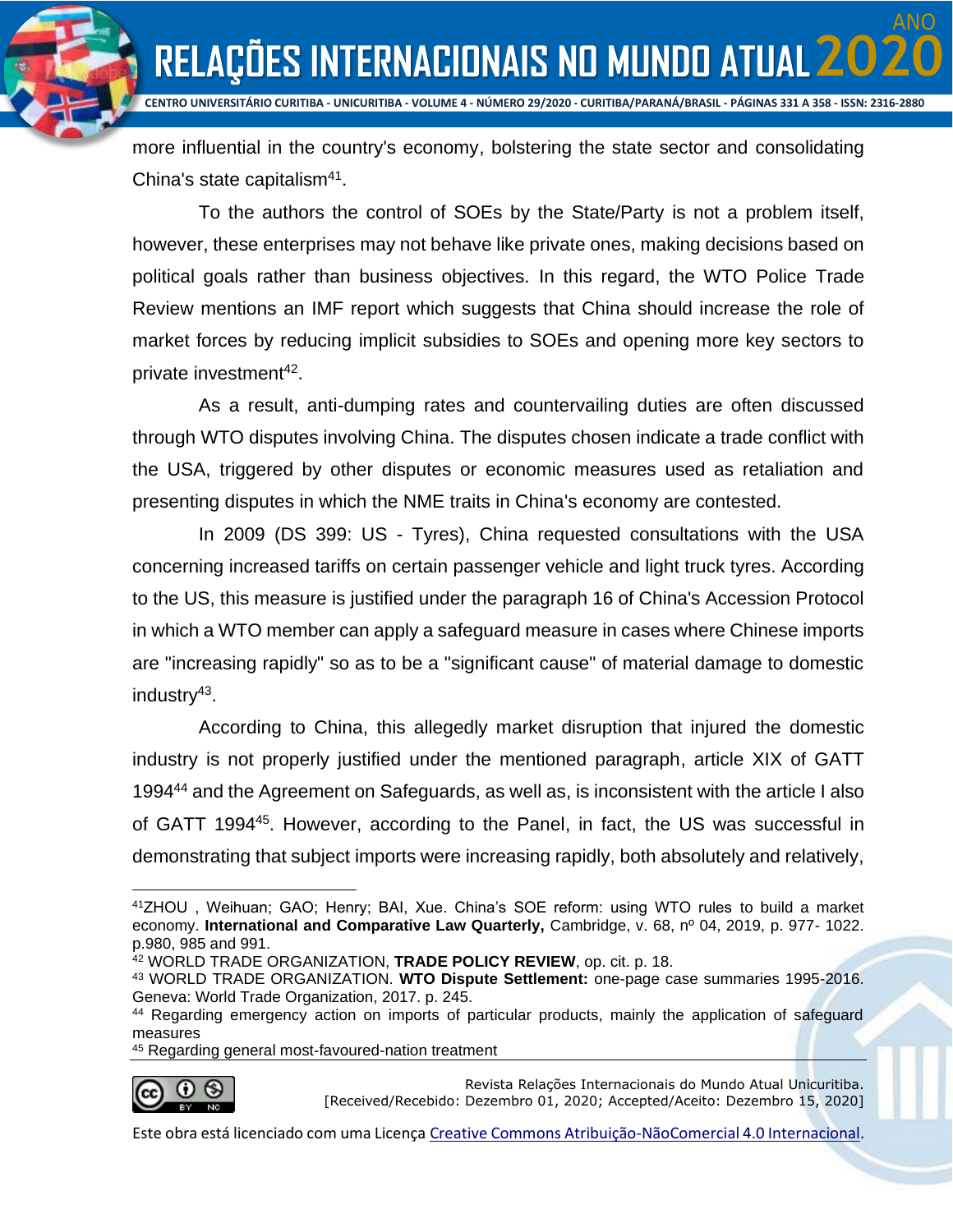ANO

**RELAÇÕES INTERNACIONAIS NO MUNDO ATUAL 20** 

in accordance with the Protocol, being then the ''significant cause'' of material injury. China appealed but the Appellate Body also upheld the Panel's finding<sup>46</sup>.

One year later, China's application of anti-dumping and countervailing duties in US grain-oriented flat-rolled electrical steel (GOES) gave rise to DS 414 - China GOES. Accused of violations in the Agreement on Subsidies and Countervailing Measures (SCM) China lost the dispute and reinvestigate the matter, as a result, reduced anti-dumping and countervailing duties to all exporters, although for US ones the duties remained the same. The unchanged duties were brought to WTO, which found a number of violations in China's reinvestigation decisions however, the duties measures had already expired<sup>47</sup>.

Zhou and Zhang believe this dispute was likely motivated by retaliation, since earlier the US initiated one of its largest anti-dumping investigations against China's steel pipelines, in order to protect its own domestic industry. The authors add that besides China being the US main target, the country steel industry also endured high anti-dumping and countervailing rates not only from the US but also from the EU, Australia and India.<sup>48</sup>

A similar dispute occurred in DS 427 China - Broiler Products. Known as the Chicken Tariff, in 2010 China imposed different anti-dumping and countervailing duties to US exporters if compared to other countries. Losing the WTO dispute, China made a reinvestigation, decreasing the countervailing measures and increasing the anti-dumping ones to some US exporters<sup>49</sup>. In 2018, the Dispute Settlement Body concluded that the respondent has not complied with the rulings<sup>50</sup>.

According to Zhou and Zhang, this was another escalated trade war between the countries, a retaliation to US ban on the importation of Chinese poultry in 2009 (DS 392 US - Poultry<sup>51</sup>) and the application of safeguard measures (35% import tariff) on certain

<sup>51</sup> Similar to DS 414 - China GOES by the time WTO decision should be implemented, the measure had already expired.



Revista Relações Internacionais do Mundo Atual Unicuritiba. [Received/Recebido: Dezembro 01, 2020; Accepted/Aceito: Dezembro 15, 2020]

<sup>46</sup> WORLD TRADE ORGANIZATION, op. cit., p. 245.

<sup>47</sup> ZHOU, Weihuan; ZHANG, Shu. Anti-dumping Practices and China's Implementation of WTO Rulings. **The China Quarterly**, Cambridge, v. 230, p. 512 - 527, jun./2017. p. 518 and 519.

<sup>48</sup> Ibidem, p. 518 e 519.

<sup>49</sup> ZHOU, Weihuan; ZHANG, Shu, op. cit., p. 521

<sup>50</sup> WORLD TRADE ORGANIZATION, op. cit.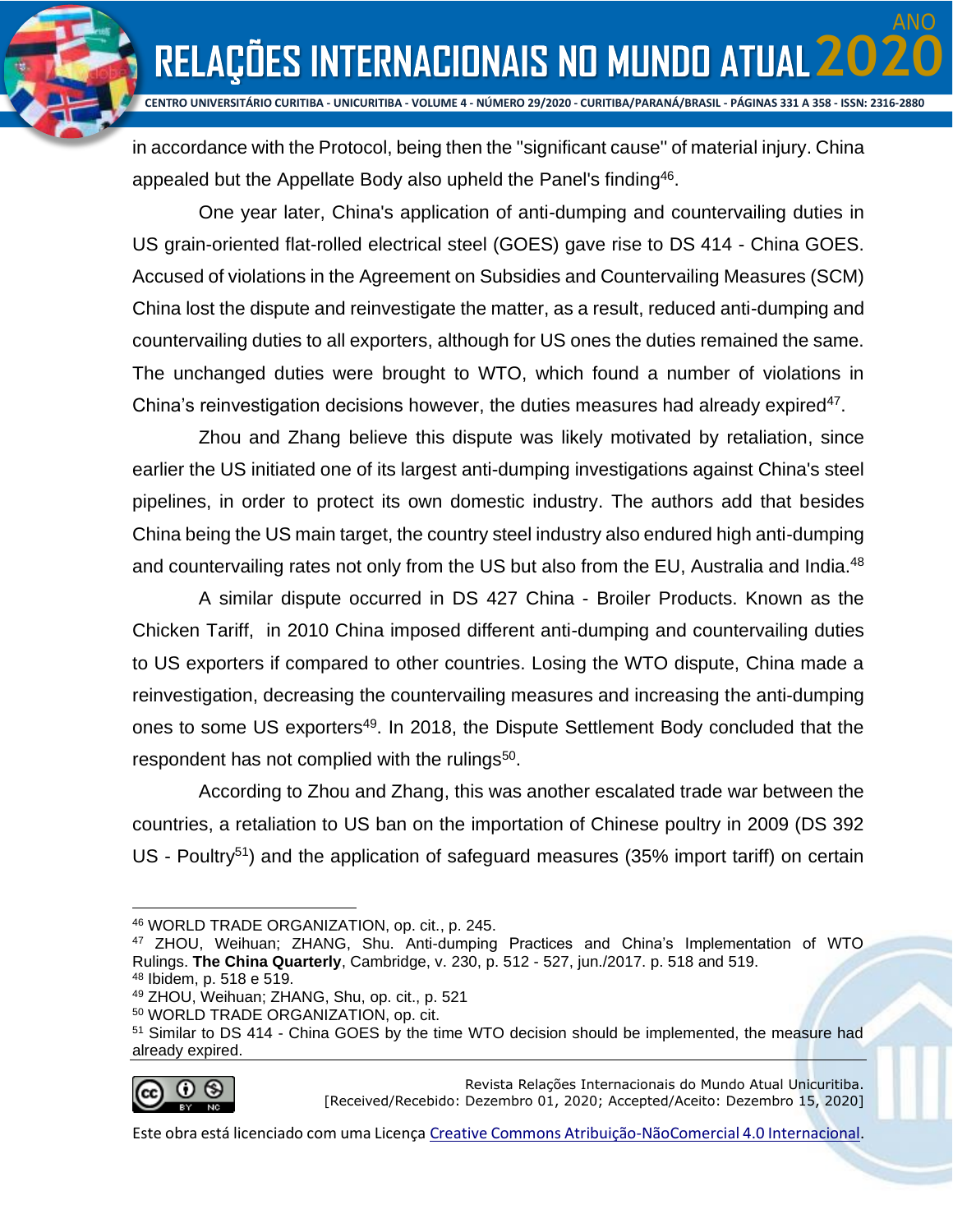ANO

**RELAÇÕES INTERNACIONAIS NO MUNDO ATUAL 20** 

passenger vehicle and light truck tyres exported from China (DS 399: US - Tyres, mentioned above)<sup>52</sup>.

Since China is the largest exporter of goods, it is natural that the country is also involved in several WTO disputes, after all, it develops the main role within the Organization<sup>53</sup>. However, among the 44 disputes in which China takes part as a respondent, more than half of them (23) have the US as a complainant, indicating a long history of trade conflicts between the countries<sup>54</sup>.

Under allegations of not operate in market principles and still being designated by some countries as a non-market economy, China is concerned with multilateral trade remedy rules, specifically addressing the US in some of the issues in its proposal to WTO reform. Above all, China continuously seeks to break off the non-market economy label that, according to the country, should have been abandoned since 2016. Meanwhile, the country explores new approaches to surpass the hurdles that its transition to a market economy left.

### **4. CHINA'S PROPOSAL ON WTO REFORM**

After the EU and the US, China is the biggest respondent in WTO disputes. As a central piece of WTO trade and conflicts, China also has singular traits of non-market economies in its commerce, such as the extensive role of SOEs in the county's state capitalism<sup>55</sup>. With a different economic model and as an influential trade partner, China brings distinct approaches in its WTO proposal reform<sup>56</sup> to improve WTO mechanisms

2019. Available at: https://docs.wto.org/dol2fe/Pages/FE\_Search/FE\_S\_S009-



Revista Relações Internacionais do Mundo Atual Unicuritiba. [Received/Recebido: Dezembro 01, 2020; Accepted/Aceito: Dezembro 15, 2020]

<sup>52</sup> ZHOU, Weihuan; ZHANG, Shu, op. cit., p. 522.

<sup>53</sup> WORLD TRADE ORGANIZATION, op. cit.

<sup>54</sup> WORLD TRADE ORGANIZATION. **Disputes by member.** Available at: https://www.wto.org/english/tratop\_e/dispu\_e/dispu\_by\_country\_e.htm. Access on: 29 apr. 2020. <sup>55</sup> ZHOU, Weihuan; GAO; Henry; BAI, Xue , op. cit, p. 981. <sup>56</sup> WORLD TRADE ORGANIZATION. **CHINA'S PROPOSAL ON WTO REFORM**, WT/GC/W/773, 13 mai.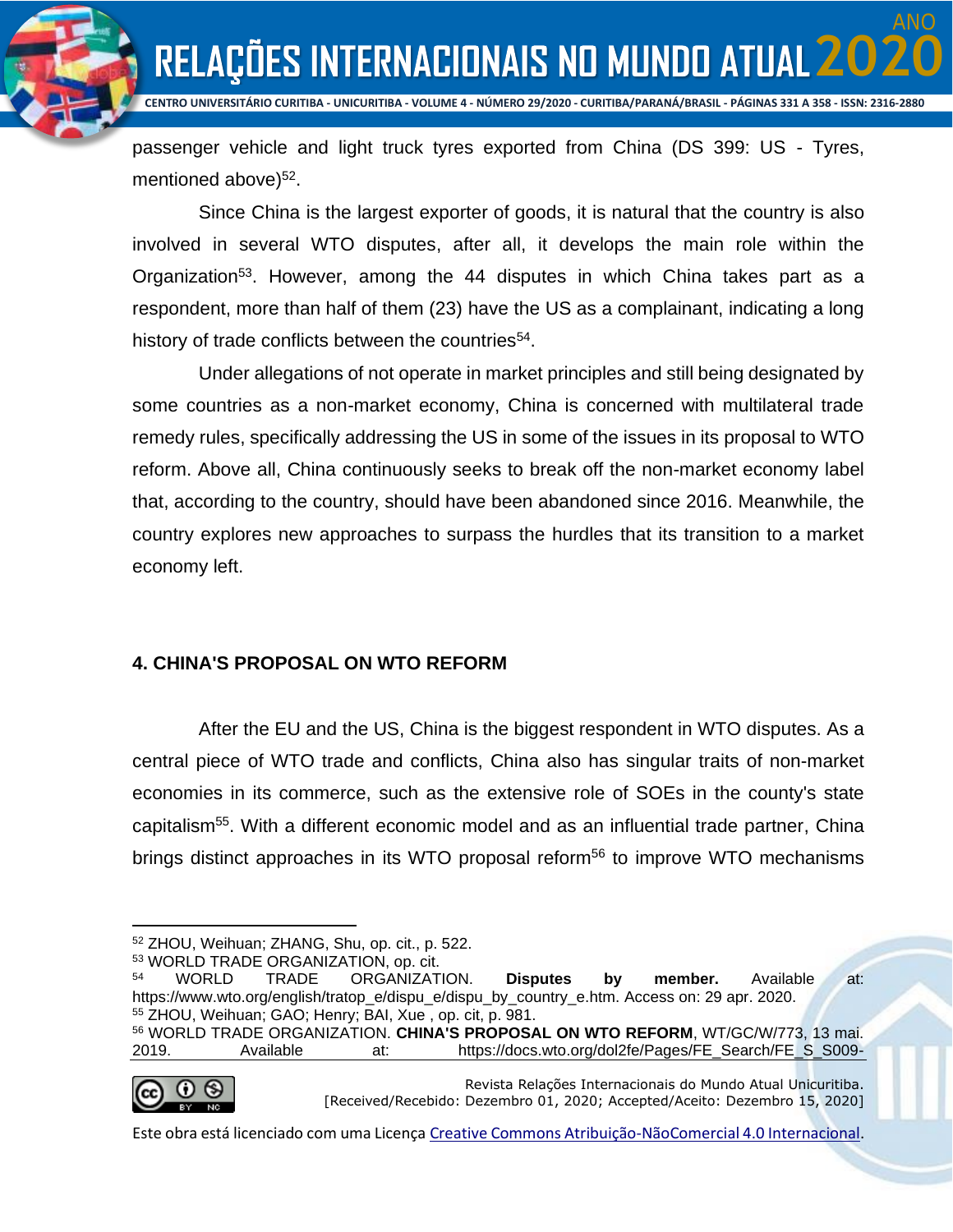ANO

**CENTRO UNIVERSITÁRIO CURITIBA - UNICURITIBA - VOLUME 4 - NÚMERO 29/2020 - CURITIBA/PARANÁ/BRASIL - PÁGINAS 331 A 358 - ISSN: 2316-2880**

and solve some of its problems. Among its proposed reforms, the first three are addressed directly or indirectly the US:

China considers crucial and important to solve the impasse of the appointment process of the Appellate Body members. The problem consists of a blockage made by the US, for this reason, the Appellate Body (normally composed of seven members) no longer has the minimum three members needed to hear new appeals, after two of the reaming members' terms expired in December of 2019<sup>57</sup>.

China presented a joint proposal<sup>58</sup> to reform the Appellate Body. Acknowledging the independence and impartially of the Appellate Body, as well as, the importance to make new appointments with no further delay, the proposed reforms address to transitional rules for outgoing Appellate Body members, 90-day timeframe for appellate proceedings, the status of municipal law, findings unnecessary for dispute resolution and the issue of precedent.

The other two problems specifically mention a certain member that in China's vision has taken actions incompatible to WTO and/or United Nations (UN) rulings such as unilateralist measures of raising trade barriers, the imposition of tariffs in an arbitrary way, the imposition of economic sanctions and the use of national security as a pretext to impose unwarranted tariffs on steel and aluminum products, also threatening to raise tariffs on auto and auto parts.

As a solution, in both cases, China advocates for allowing affected members to be able to take prompt and effective remedies. This measure, together with an acceleration of relevant dispute settlement proceedings, would aid in an enhancement of the multilateral review mechanism, so the unilateralist measures could be constrained. Likewise, it could help an affected member to maintain a balance between rights and

<sup>58</sup> Together with European Union, Canada, India, Norway, New Zealand, Switzerland, Australia, Republic of Korea, Iceland, Singapore, Mexico, Costa Rica and Montenegro



Revista Relações Internacionais do Mundo Atual Unicuritiba. [Received/Recebido: Dezembro 01, 2020; Accepted/Aceito: Dezembro 15, 2020]

DP.aspx?language=E&CatalogueIdList=254127&CurrentCatalogueIdIndex=0&FullTextHash=371857150 &HasEnglishRecord=True&HasFrenchRecord=False&HasSpanishRecord=False. Access on: 19 set. 2019. <sup>57</sup> JURIST. **The WTO Appellate Body Crisis:** [How We Got Here and What Lies Ahead?](https://www.jurist.org/commentary/2020/04/rathore-bajpai-wto-appellate-body-crisis/)**.** Available at: https://www.jurist.org/commentary/2020/04/rathore-bajpai-wto-appellate-body-crisis/. Access on: 24 aor. 2020.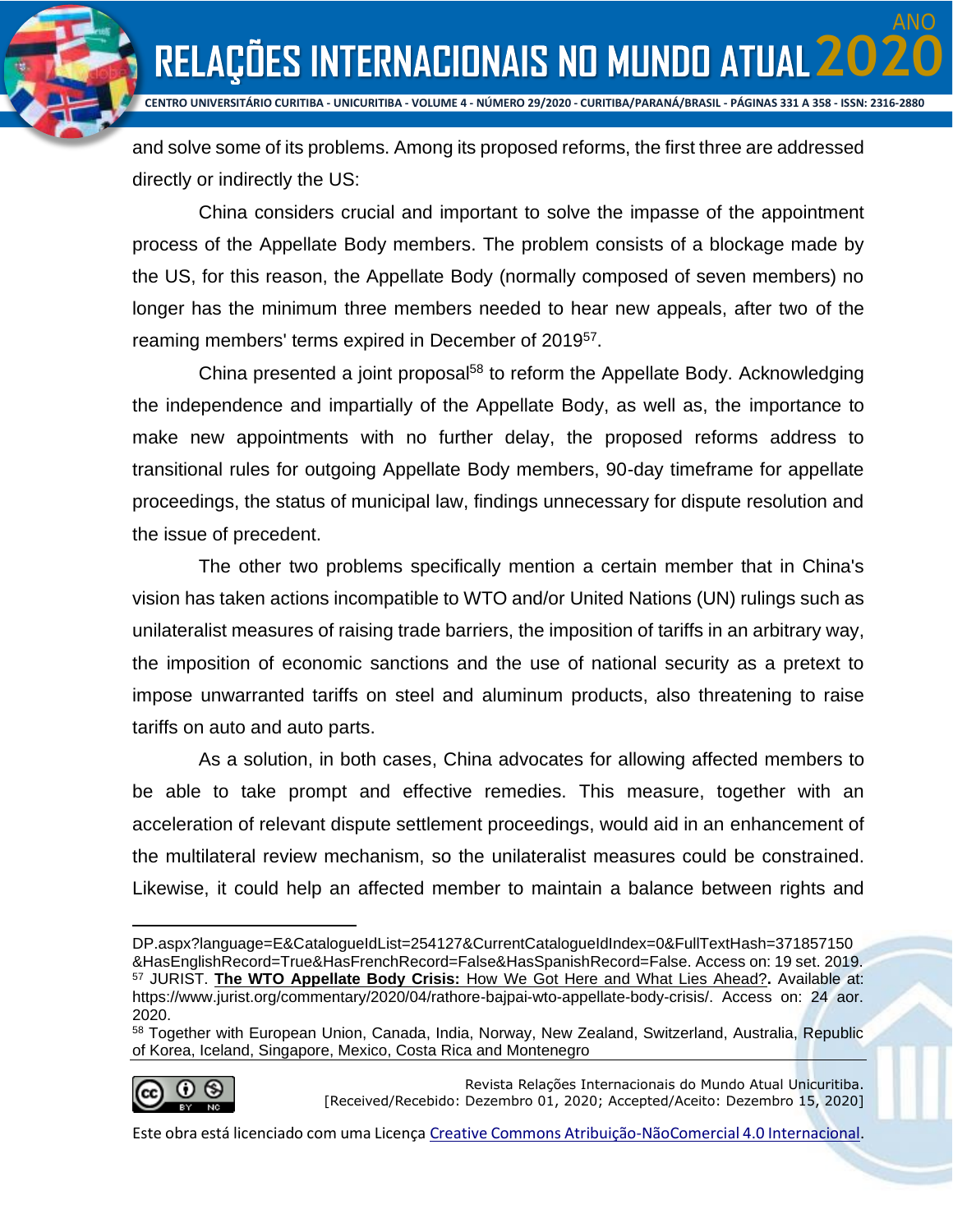ANO

**CENTRO UNIVERSITÁRIO CURITIBA - UNICURITIBA - VOLUME 4 - NÚMERO 29/2020 - CURITIBA/PARANÁ/BRASIL - PÁGINAS 331 A 358 - ISSN: 2316-2880**

obligations under WTO in cases where national security exception is adopted, in which China also suggests that notifications requirements should be enhanced and carry out multilateral reviews.

To Prazeres<sup>59</sup>, the US considered its use of national security exception consistent with WTO regulations, nonetheless it also considers the retaliatory measures as WTO's violations, bringing them its own WTO disputes against it. So according to the author, China's proposal to take effective remedies could provide a member's right to respond trade restrictions without discussing whether the measure adopted is legal under WTO exception of national security or not, as well as, spare WTO system from spin-off cases of national security problems (like the ones initiated by the USA) being, in the author's vision, a timely and effective response to trade measures covered by the allegation of national security and more favorable than waiting to a panel's ruling and the other party's compliance.

Regarding the inclusiveness of the multilateral trading system, China highlights the deficiency in recognizing the systemic gaps between developing and developed Members, considering that development is in the center of WTO's goals. Therefore, special and different treatment measures to developing countries should be properly implemented with provisions more precise, effective and operational, according to China this promotes the reduction of development deficit in trade rules and contribute to the achievement of the Sustainable Development Goals of the United Nations 2030 Agenda.

On this subject, China presented a joint proposal<sup>60</sup> suggesting the following measures<sup>61</sup>:

> ''First, enhance the implementation and monitoring of existing special and different treatment (S&D) provisions, particularly the implementation of Duty-Free and Quota-Free treatment and the Preferential Treatment to Services and Service Suppliers of the LDCs. Second, provide more targeted and concrete technical

Republic, Plurinational State of Bolivia, Kenya, Cuba, Central African Republic and Pakistan <sup>61</sup> WORLD TRADE ORGANIZATION. **CHINA'S PROPOSAL ON WTO REFORM,** op. cit, p. 07.



Revista Relações Internacionais do Mundo Atual Unicuritiba. [Received/Recebido: Dezembro 01, 2020; Accepted/Aceito: Dezembro 15, 2020]

<sup>59</sup> PRAZERES, Tatiana Lacerda. Trade and National Security: Rising Risks for the WTO. **World Trade Review**, Cambridge, v. 19, p. 137-148, 2020. p. 146, 147 and 148. <sup>60</sup> Together with India, South Africa, the Bolivarian Republic of Venezuela, Lao People's Democratic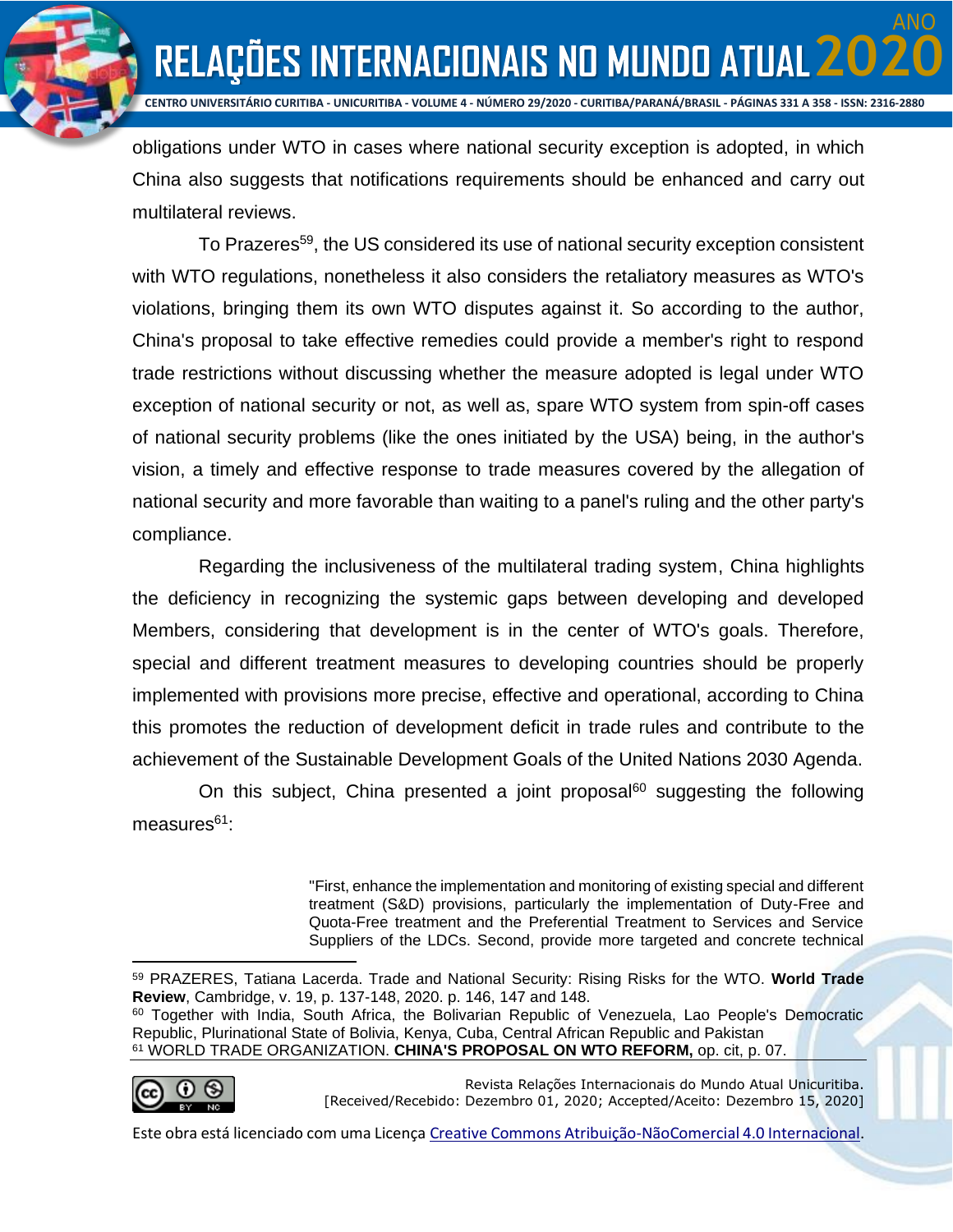assistance to ensure the integration of developing Members into the multilateral trading system and global value chains. Third, advance the negotiations on S&D provisions in accordance with the Doha Ministerial Declaration. Fourth, accord adequate and effective S&D treatment to developing Members in future negotiations on trade and investment rules. Fifth, encourage developing Members to actively assume obligations commensurate with their level of development and economic capability''.

According to Professor Xiankun Lu<sup>62</sup> China still considers itself a developing economy since its per capita gross domestic product (GDP) is only 1/7 of that of the US and lower than St. Lucia, Grenada and the Maldives. However, the country also understands its position as a large economy, leader in many technological advances and by other measures more developed than the mentioned Grenada or the Maldives. For this reason, the proposal also recognizes that the country should undertake obligations proportionally to its economic level and economic capacity. A position already supported by some recent measures such as the WTO Trade Facilitation Agreement, in which China accepted similar obligations to developed countries.

Another common plead included in the reform proposal refers to the fair competition when SOEs are involved. According to China, SOEs and other enterprises are equal market players. Therefore it considers discriminatory the differentiated rules applied to them, such as the label of ''public bodies'' within the Agreement of Subsidies and Countervailing Measures<sup>63</sup> which set additional transparency requirements and disciplines for SOEs. Therefore, China proposes an environment of fair competition among enterprises of different ownership based on the non-discrimination principle by discussing discriminatory disciplines on SOE's regarding subsidies and conducting impartial foreign investment security reviews.

<sup>63</sup> This Agreement establishes a definition of the term "subsidy". According to the requirements the subsidy is given ''by a government or any public body within the territory of a Member''. Regarding this matter, China complains that by labeling its SOEs as public bodies the Members could include these enterprises in the subsidy concept and therefore can be subject to countervailing measures. More about the SCM Agreement in: https://www.wto.org/english/tratop\_e/scm\_e/subs\_e.htm



Revista Relações Internacionais do Mundo Atual Unicuritiba. [Received/Recebido: Dezembro 01, 2020; Accepted/Aceito: Dezembro 15, 2020]

<sup>62</sup> INSTITUTE FOR INTERNATIONAL TRADE OF THE UNIVERSITY OF ADELAIDE. **China's perspectives on WTO reform.** Available at: https://iit.adelaide.edu.au/news/list/2019/11/26/chinasperspectives-on-wto-reform. Access on: 24 apr. 2020.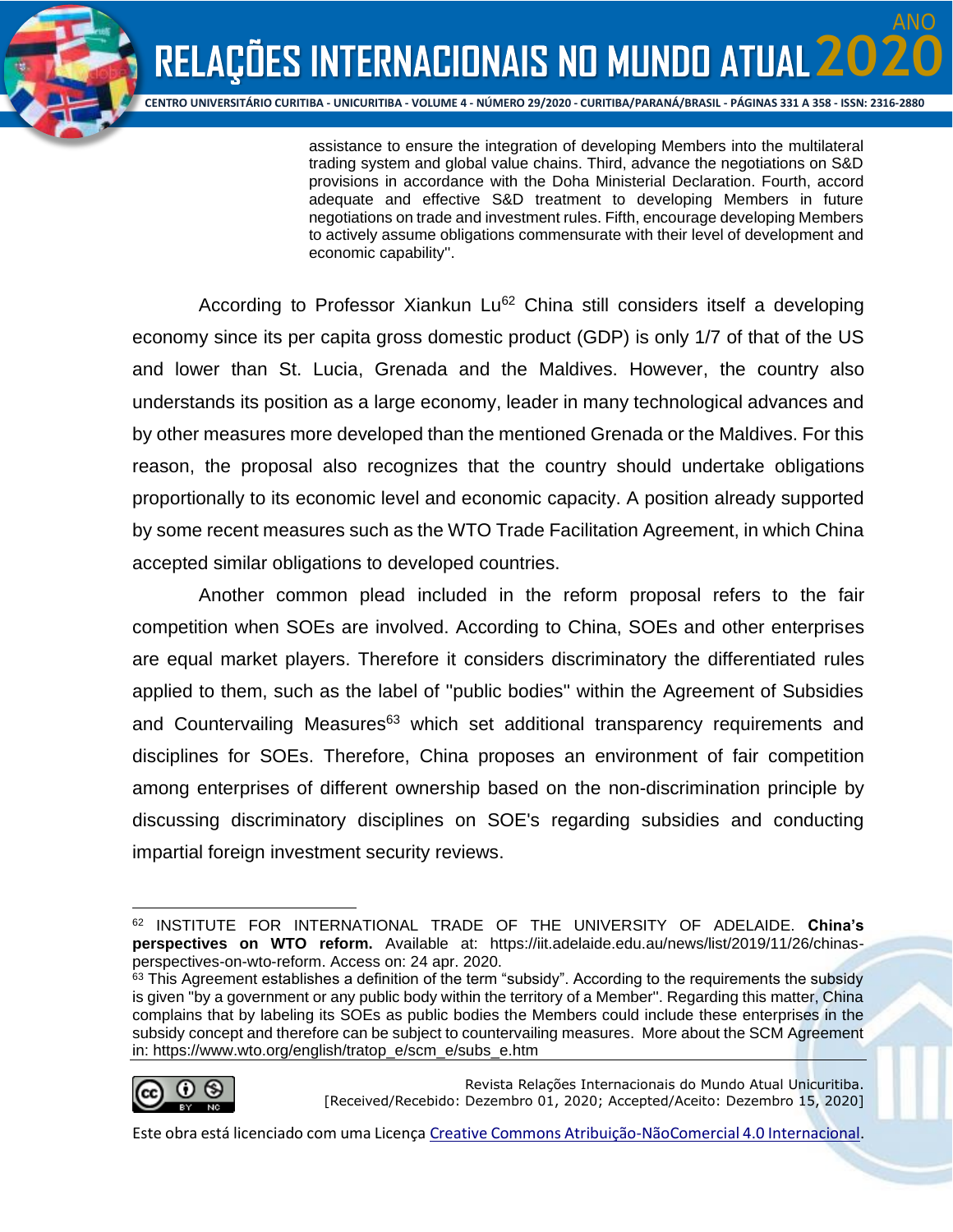ANO

**RELAÇÕES INTERNACIONAIS NO MUNDO ATUAL 20** 

In light of the difficulty to measure the impact of NMEs and SOEs in trade and competition, Zhou, Gao and Bai highlight the importance to ensure the WTO transparency principle. Likewise, the authors consider that the information on SOE provided by China's Trade Policy Review (TPR) in 2016 is too sparse, indicating a significant shortage of transparency. The lack of compromise<sup>64</sup> worsened in its last TPR in 2018, in which China provided almost no further information related SOEs and SOEs reform<sup>65</sup>.

The authors also sustain the use of the ''public body'' designation to Chinese SOEs. In the dispute US - Anti-dumping and Countervailing Duties (DS 449) the Appellate Body ruled that a public body is an entity that has the authority to function as an extension of the government. Although this authority based concept is more severe compared to the ownership approach the authors believe that there is evidence enough to consider China's SOE public bodies. The ongoing reform has divided SOEs in: public welfare, special commercial and general commercial, while the first two play an admittedly role in providing strategies to implement national strategies in the last the Party still participates in the decision-making, used to achieve state policies<sup>66</sup>.

Moreover, China's proposal also includes measures regarding efficiency of WTO subsidiary bodies, compliance of notification obligation, e-commerce, fisheries subsidies, inequity in rules on agriculture, among others.

Allied to its distinctive economy, China's relevance in global trade still rises up discussions in WTO, since the mechanisms offered within the Organization are often not considered enough to deal with an economy that is not fully driven by market forces. As a result, while China seeks fair and equal treatment, the other Members fight against the allegedly market distortions caused by China's trade.

<sup>66</sup> The authors specifically mention a State-owned Assets Supervision and Administration Commission of the State Council (SASAC) Party Committee on 3rd January 2017 which mention as a power of the Party ''to ensure the implementation of guidelines and polices of the Party and the State by the company, the implementation of major strategic decisions by the Party Central Committee and the State Council''.



Revista Relações Internacionais do Mundo Atual Unicuritiba. [Received/Recebido: Dezembro 01, 2020; Accepted/Aceito: Dezembro 15, 2020]

 $64$  The mentioned authors highlight that the limitations and ineffectiveness of the WTO transparency mechanisms is generalized. However, due to SOE role in China's economy, the lack of transparency could create bigger challenges to WTO.

<sup>65</sup> ZHOU , Weihuan; GAO; Henry; BAI, Xue. op. cit. p. 1001 and 1002.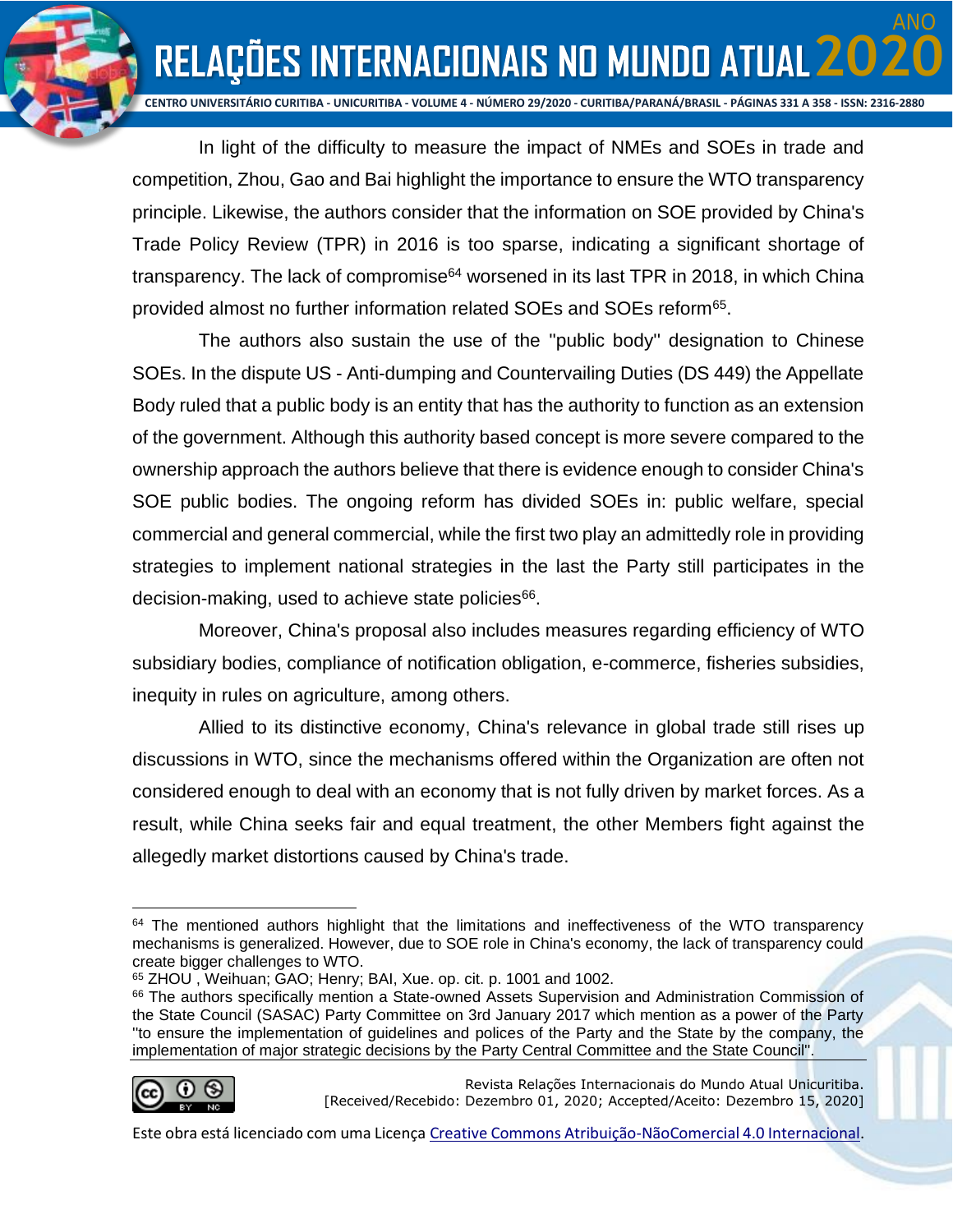**CENTRO UNIVERSITÁRIO CURITIBA - UNICURITIBA - VOLUME 4 - NÚMERO 29/2020 - CURITIBA/PARANÁ/BRASIL - PÁGINAS 331 A 358 - ISSN: 2316-2880**

ANO

## **5. CONSIDERAÇÕES FINAIS**

After the EU and the US, China is the biggest respondent in WTO disputes. As a central piece of WTO trade and conflicts, China also has singular traits of non-market economies in its commerce, such as the extensive role of SOEs in the county's state capitalism . With a different economic model and as an influential trade partner, China brings distinct approaches in its WTO proposal reform to improve WTO mechanisms and solve some of its problems. Among its proposed reforms, the first three are addressed directly or indirectly the US:

China considers crucial and important to solve the impasse of the appointment process of the Appellate Body members. The problem consists of a blockage made by the US, for this reason, the Appellate Body (normally composed of seven members) no longer has the minimum three members needed to hear new appeals, after two of the reaming members' terms expired in December of 2019 .

China presented a joint proposal to reform the Appellate Body. Acknowledging the independence and impartially of the Appellate Body, as well as, the importance to make new appointments with no further delay, the proposed reforms address to transitional rules for outgoing Appellate Body members, 90-day timeframe for appellate proceedings, the status of municipal law, findings unnecessary for dispute resolution and the issue of precedent.

The other two problems specifically mention a certain member that in China's vision has taken actions incompatible to WTO and/or United Nations (UN) rulings such as unilateralist measures of raising trade barriers, the imposition of tariffs in an arbitrary way, the imposition of economic sanctions and the use of national security as a pretext to impose unwarranted tariffs on steel and aluminum products, also threatening to raise tariffs on auto and auto parts.

As a solution, in both cases, China advocates for allowing affected members to be able to take prompt and effective remedies. This measure, together with an

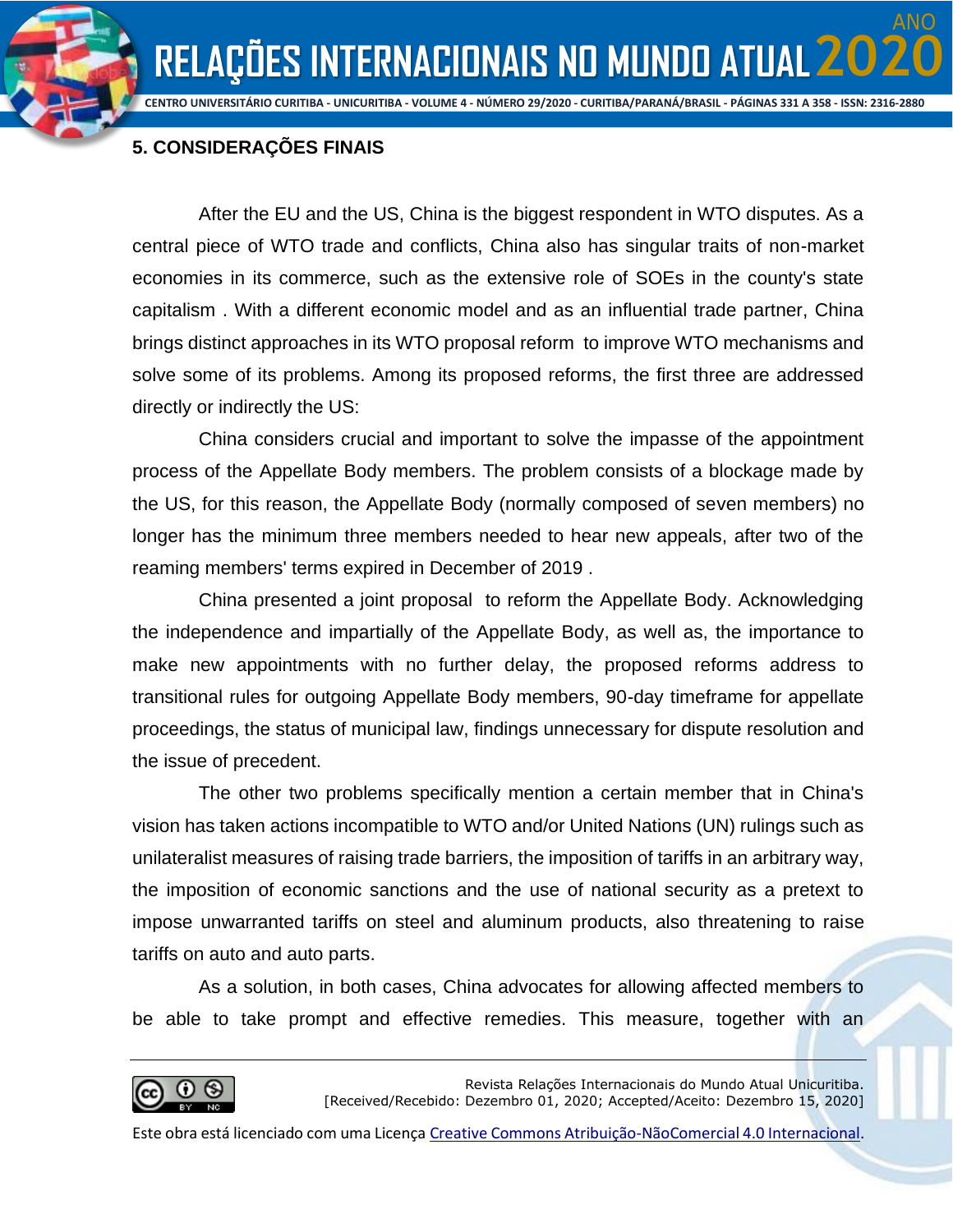ANO

**RELAÇÕES INTERNACIONAIS NO MUNDO ATUAL 20** 

acceleration of relevant dispute settlement proceedings, would aid in an enhancement of the multilateral review mechanism, so the unilateralist measures could be constrained. Likewise, it could help an affected member to maintain a balance between rights and obligations under WTO in cases where national security exception is adopted, in which China also suggests that notifications requirements should be enhanced and carry out multilateral reviews.

To Prazeres , the US considered its use of national security exception consistent with WTO regulations, nonetheless it also considers the retaliatory measures as WTO's violations, bringing them its own WTO disputes against it. So according to the author, China's proposal to take effective remedies could provide a member's right to respond trade restrictions without discussing whether the measure adopted is legal under WTO exception of national security or not, as well as, spare WTO system from spin-off cases of national security problems (like the ones initiated by the USA) being, in the author's vision, a timely and effective response to trade measures covered by the allegation of national security and more favorable than waiting to a panel's ruling and the other party's compliance.

Regarding the inclusiveness of the multilateral trading system, China highlights the deficiency in recognizing the systemic gaps between developing and developed Members, considering that development is in the center of WTO's goals. Therefore, special and different treatment measures to developing countries should be properly implemented with provisions more precise, effective and operational, according to China this promotes the reduction of development deficit in trade rules and contribute to the achievement of the Sustainable Development Goals of the United Nations 2030 Agenda.

On this subject, China presented a joint proposal suggesting the following measures :

''First, enhance the implementation and monitoring of existing special and different treatment (S&D) provisions, particularly the implementation of Duty-Free and Quota-Free treatment and the Preferential Treatment to Services and Service Suppliers

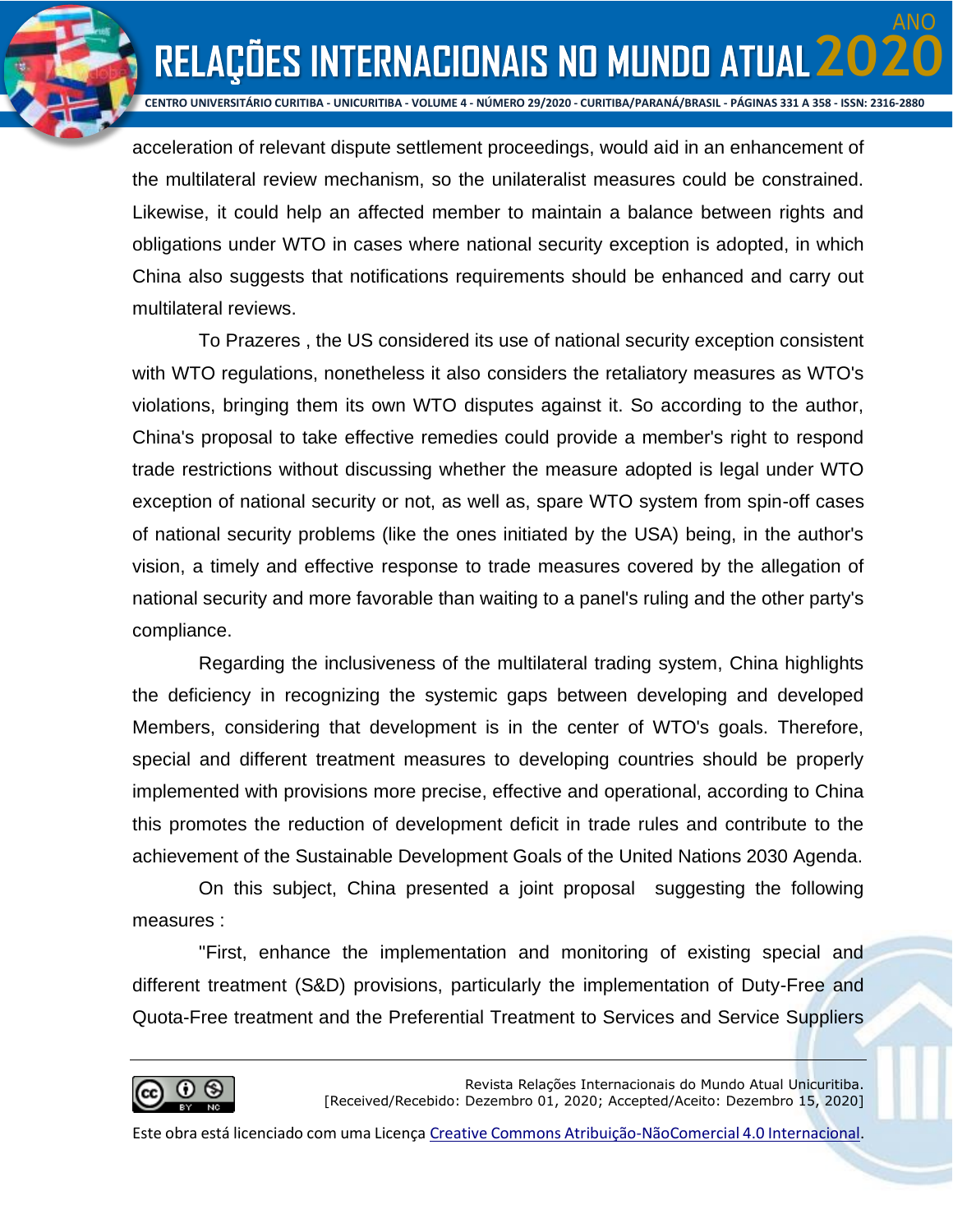ANO

**RELAÇÕES INTERNACIONAIS NO MUNDO ATUAL 20** 

of the LDCs. Second, provide more targeted and concrete technical assistance to ensure the integration of developing Members into the multilateral trading system and global value chains. Third, advance the negotiations on S&D provisions in accordance with the Doha Ministerial Declaration. Fourth, accord adequate and effective S&D treatment to developing Members in future negotiations on trade and investment rules. Fifth, encourage developing Members to actively assume obligations commensurate with their level of development and economic capability''.

According to Professor Xiankun Lu China still considers itself a developing economy since its per capita gross domestic product (GDP) is only 1/7 of that of the US and lower than St. Lucia, Grenada and the Maldives. However, the country also understands its position as a large economy, leader in many technological advances and by other measures more developed than the mentioned Grenada or the Maldives. For this reason, the proposal also recognizes that the country should undertake obligations proportionally to its economic level and economic capacity. A position already supported by some recent measures such as the WTO Trade Facilitation Agreement, in which China accepted similar obligations to developed countries.

Another common plead included in the reform proposal refers to the fair competition when SOEs are involved. According to China, SOEs and other enterprises are equal market players. Therefore it considers discriminatory the differentiated rules applied to them, such as the label of ''public bodies'' within the Agreement of Subsidies and Countervailing Measures which set additional transparency requirements and disciplines for SOEs. Therefore, China proposes an environment of fair competition among enterprises of different ownership based on the non-discrimination principle by discussing discriminatory disciplines on SOE's regarding subsidies and conducting impartial foreign investment security reviews.

In light of the difficulty to measure the impact of NMEs and SOEs in trade and competition, Zhou, Gao and Bai highlight the importance to ensure the WTO transparency principle. Likewise, the authors consider that the information on SOE provided by China's

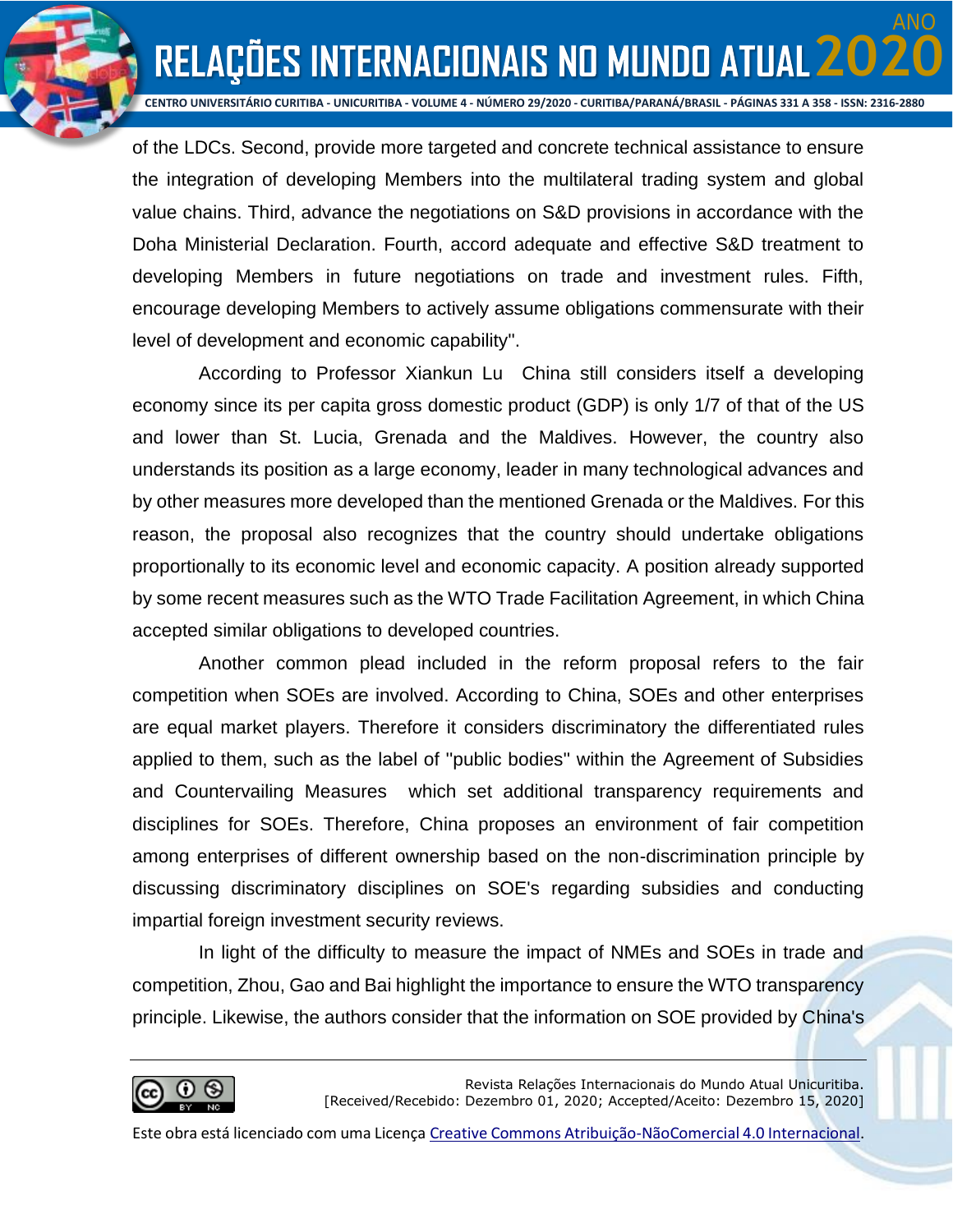**RELAÇÕES INTERNACIONAIS NO MUNDO ATUAL 20 CENTRO UNIVERSITÁRIO CURITIBA - UNICURITIBA - VOLUME 4 - NÚMERO 29/2020 - CURITIBA/PARANÁ/BRASIL - PÁGINAS 331 A 358 - ISSN: 2316-2880**

ANO

Trade Policy Review (TPR) in 2016 is too sparse, indicating a significant shortage of transparency. The lack of compromise worsened in its last TPR in 2018, in which China provided almost no further information related SOEs and SOEs reform .

The authors also sustain the use of the ''public body'' designation to Chinese SOEs. In the dispute US - Anti-dumping and Countervailing Duties (DS 449) the Appellate Body ruled that a public body is an entity that has the authority to function as an extension of the government. Although this authority based concept is more severe compared to the ownership approach the authors believe that there is evidence enough to consider China's SOE public bodies. The ongoing reform has divided SOEs in: public welfare, special commercial and general commercial, while the first two play an admittedly role in providing strategies to implement national strategies in the last the Party still participates in the decision-making, used to achieve state policies .

Moreover, China's proposal also includes measures regarding efficiency of WTO subsidiary bodies, compliance of notification obligation, e-commerce, fisheries subsidies, inequity in rules on agriculture, among others.

Allied to its distinctive economy, China's relevance in global trade still rises up discussions in WTO, since the mechanisms offered within the Organization are often not considered enough to deal with an economy that is not fully driven by market forces. As a result, while China seeks fair and equal treatment, the other Members fight against the allegedly market distortions caused by China's trade.

### **REFERÊNCIAS**

BRAML, Martin T.; STEININGER Marina. Giving Away Wealth? Trade Effects of the Yuan Devaluation. **CESifo Forum**. Munich, v. 20, n. 04, dec./ 2019. p. 32 - 35.

FEDERATION OF AMERICANS SCIENTISTS. **China's Status as a Nonmarket Economy (NME)**. Available at: https://fas.org/sgp/crs/row/IF10385.pdf. Access on: 19 sep. 2019.



Revista Relações Internacionais do Mundo Atual Unicuritiba. [Received/Recebido: Dezembro 01, 2020; Accepted/Aceito: Dezembro 15, 2020]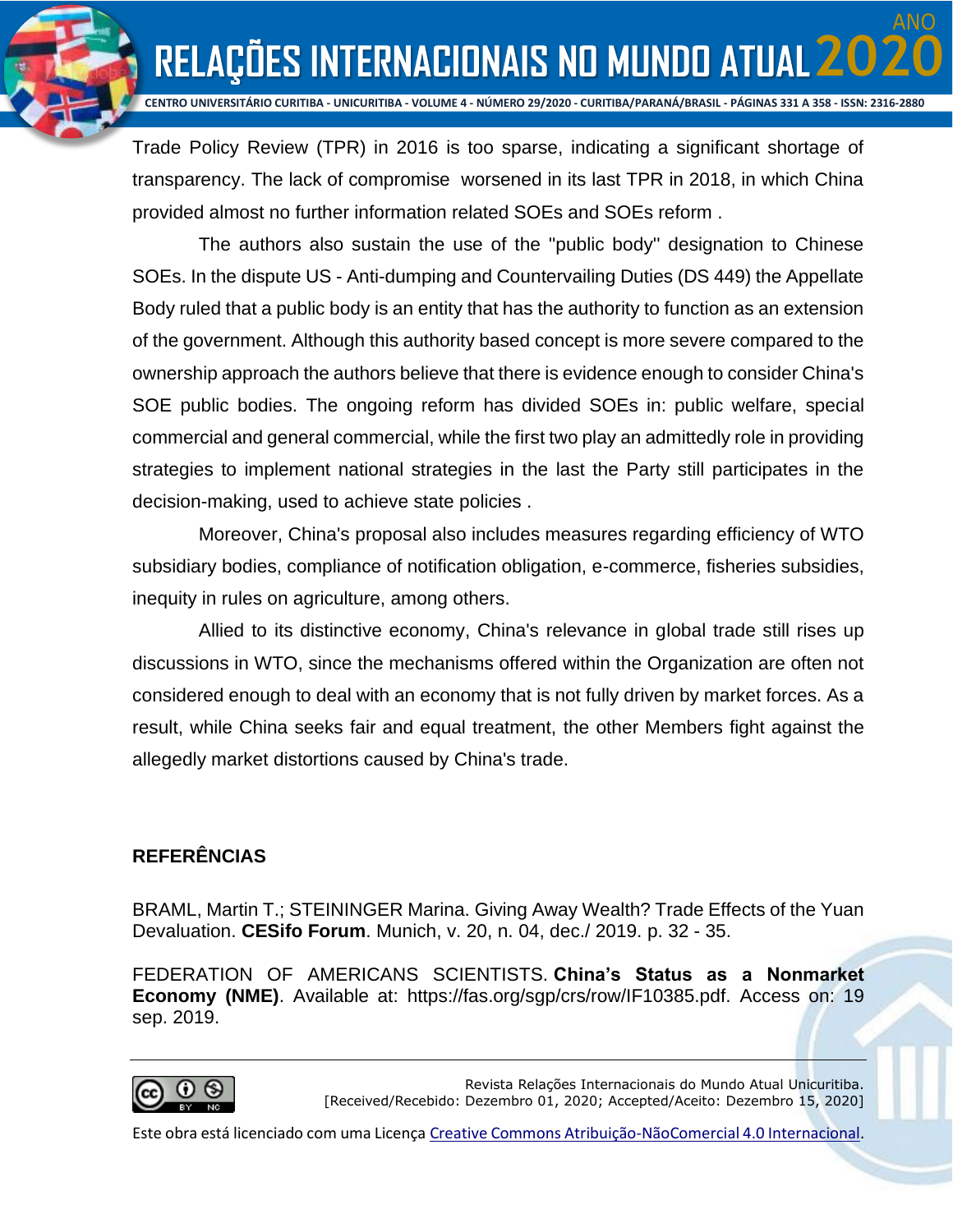ANO



**CENTRO UNIVERSITÁRIO CURITIBA - UNICURITIBA - VOLUME 4 - NÚMERO 29/2020 - CURITIBA/PARANÁ/BRASIL - PÁGINAS 331 A 358 - ISSN: 2316-2880**

INTERNATIONAL TRADE ADMINISTRATION. **Subsidies enforcement annual report to the congress:** joint report of the office of the United States Trade Representative and the United States Department of Commerce. Available at: https://esel.trade.gov/esel/groups/public/documents/web\_resources/seo-annual-report-2018.pdf. Access on: 29 apr. 2020. p. 05 and 13.

INSTITUTE FOR INTERNATIONAL TRADE OF THE UNIVERSITY OF ADELAIDE. **China's perspectives on WTO reform.** Available at: https://iit.adelaide.edu.au/news/list/2019/11/26/chinas-perspectives-on-wto-reform. Access on: 24 apr. 2020.

JURIST. **The WTO Appellate Body Crisis:** [How We Got Here and What Lies Ahead?](https://www.jurist.org/commentary/2020/04/rathore-bajpai-wto-appellate-body-crisis/)**.** Available at: https://www.jurist.org/commentary/2020/04/rathore-bajpai-wto-appellatebody-crisis/. Access on: 24 aor. 2020.

LAI, Hongyi Harry. Behind China's World Trade Organization Agreement with the USA. **Third World Quarterly**, United Kingdom, v. 22, nº. 02, p. 237-255, Apr./2001. LIANG, Wei. China's WTO Negotiation Process and its Implications. **Journal of Contemporary China,** v. 11, nº 33, p. 683 - 719, aug./ 2010.

MINISTÉRIO DA ECONOMIA, INDÚSTRIA, COMÉRCIO EXTERIOR E SERVIÇOS. **[Dumping](http://www.mdic.gov.br/index.php/comercio-exterior/defesa-comercial)**. Available at: http://www.mdic.gov.br/index.php/comercio-exterior/defesacomercial/205-assuntos/categ-comercio-exterior/defesa-comercial-e-interessepublico/defesa-comercial-2/o-que-e-defesa-comercial/1768-dumping. Access on: 29 apr. 2020.

MINISTÉRIO DA ECONOMIA, INDÚSTRIA, COMÉRCIO EXTERIOR E SERVIÇOS. **Os subisídios.** Available at: http://www.mdic.gov.br/index.php/comercio-exterior/defesacomercial/205-assuntos/categ-comercio-exterior/defesa-comercial-e-interessepublico/defesa-comercial-2/o-que-e-defesa-comercial/1775-medidas-os-subsidios. Access on: 29 apr. 2020.

MERCATUS CENTER GEORGE MASON UNIVERSITY. **Is China a Non-Market Economy?**. Available at: https://www.mercatus.org/bridge/commentary/china-nonmarket-economy. Access on: 19 sep. 2019.

PERES, Ana Luísa Soares; DAIBERT, Leticia. A China e a Organização Mundial do Comércio. In: **Direito Chinês Comtemporâneo**, 2015. p. 387-412. PRAZERES, Tatiana Lacerda. Trade and National Security: Rising Risks for the WTO. **World Trade Review**, Cambridge, v. 19, p. 137-148, 2020. p. 146, 147 and 148.



Revista Relações Internacionais do Mundo Atual Unicuritiba. [Received/Recebido: Dezembro 01, 2020; Accepted/Aceito: Dezembro 15, 2020]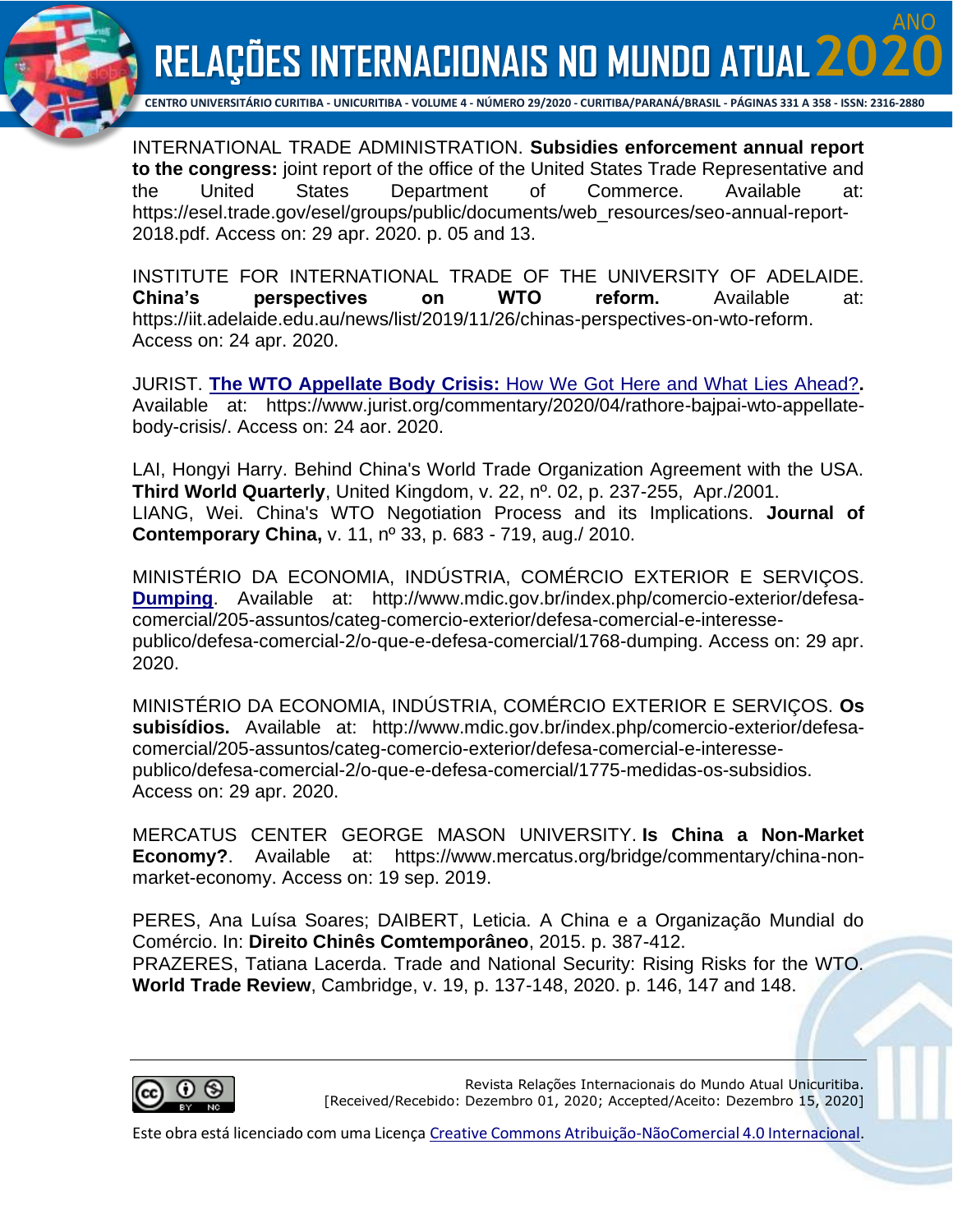ANO



**CENTRO UNIVERSITÁRIO CURITIBA - UNICURITIBA - VOLUME 4 - NÚMERO 29/2020 - CURITIBA/PARANÁ/BRASIL - PÁGINAS 331 A 358 - ISSN: 2316-2880**

PUCCIO, Laura. Granting Market Economy Status to China. **Members' Research Service**. European Union, p. 01 - 28, nov./2015. Available at: https://op.europa.eu/en/publication-detail/-/publication/cbc9d72b-b9c0-11e5-8d3c-01aa75ed71a1/language-en . Access on: 29 apr. 2020

THORSTENSEN *et al*. Acessão da China à OMC: a questão da economia de não mercado. **FGV EESP - CCGI - Papers.** p. 1-19, 2014. Available at: http://hdl.handle.net/10438/16363. Access on: 19 sep. 2019.

THORSTENSEN, Vera; RAMOS, Daniel; BERTOLACCINI, C. M. E. F. OMC e economias não de mercado: o caso híbrido da China. **Revista Brasileira de Comércio Exterior**, Rio de Janeiro, v. 116, p. 72-100, dec./2005.

WEIHUAN, Zhou; SHU, Zhang. Anti-dumping Practices and China's Implementation of WTO Rulings. **The China Quarterly**, v. 230, p. 1-16, dec./2005. Available at: https://www.cambridge.org/core/journals/china-quarterly/article/antidumping-practicesand-chinas-implementation-of-wto-rulings/71A89A40606153A610CD6A16798B8A59. Access on: 19 sep. 2019.

WORLD TRADE ORGANIZATION. **China**. Available at: https://www.wto.org/english/thewto\_e/acc\_e/a1\_chine\_e.htm. Access on: 29 apr. 2020.

WORLD TRADE ORGANIZATION. **CHINA'S PROPOSAL ON WTO REFORM**, WT/GC/W/773, 13 may. 2019. Available at: https://docs.wto.org/dol2fe/Pages/FE\_Search/FE\_S\_S009-DP.aspx?language=E&CatalogueIdList=254127&CurrentCatalogueIdIndex=0&FullTextH ash=371857150&HasEnglishRecord=True&HasFrenchRecord=False&HasSpanishReco rd=False. Access on: 19 set. 2019.

WORLD TRADE ORGANIZATION. **Disputes by member.** Available at: https://www.wto.org/english/tratop\_e/dispu\_e/dispu\_by\_country\_e.htm . Access on: 29 apr. 2020.

WORLD TRADE ORGANIZATION. **The GATT years: from Havana to Marrakesh.**  Available at: https://www.wto.org/english/thewto\_e/whatis\_e/tif\_e/fact4\_e.htm. Access on: 24 mar. 2020. Access on: 29 apr. 2020.

WORLD TRADE ORGANIZATION. **WTO Dispute Settlement:** one-page case summaries 1995-2016. Geneva: World Trade Organization, 2017. p. 245.



Revista Relações Internacionais do Mundo Atual Unicuritiba. [Received/Recebido: Dezembro 01, 2020; Accepted/Aceito: Dezembro 15, 2020]